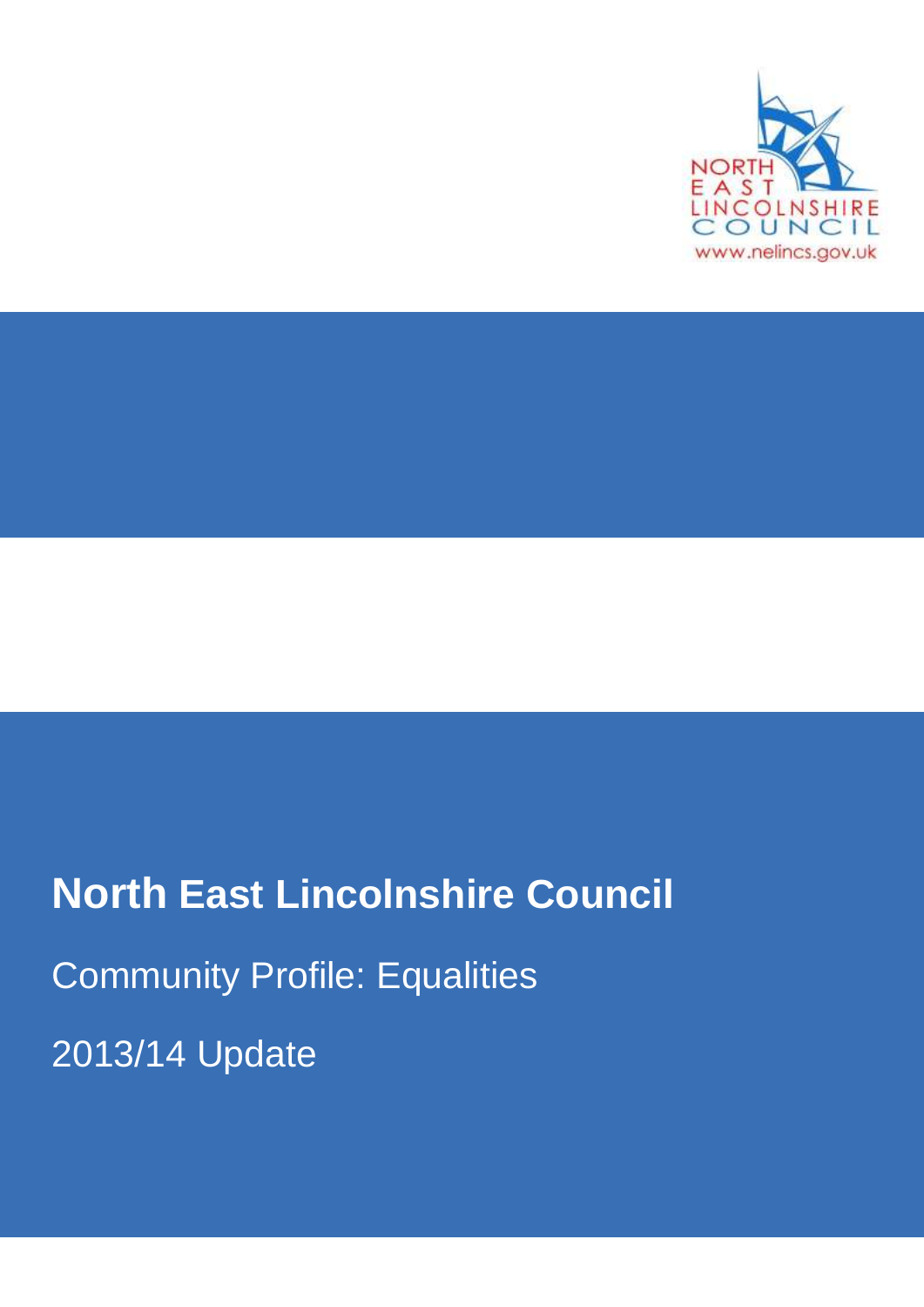| <b>Contents</b> |  |
|-----------------|--|
|                 |  |
|                 |  |
|                 |  |
|                 |  |
|                 |  |
|                 |  |
|                 |  |
|                 |  |
|                 |  |
|                 |  |
|                 |  |
|                 |  |
|                 |  |
|                 |  |
|                 |  |
|                 |  |
|                 |  |
|                 |  |
|                 |  |
|                 |  |
|                 |  |
|                 |  |
|                 |  |
|                 |  |
|                 |  |
|                 |  |
|                 |  |
|                 |  |
|                 |  |
|                 |  |
|                 |  |
|                 |  |
|                 |  |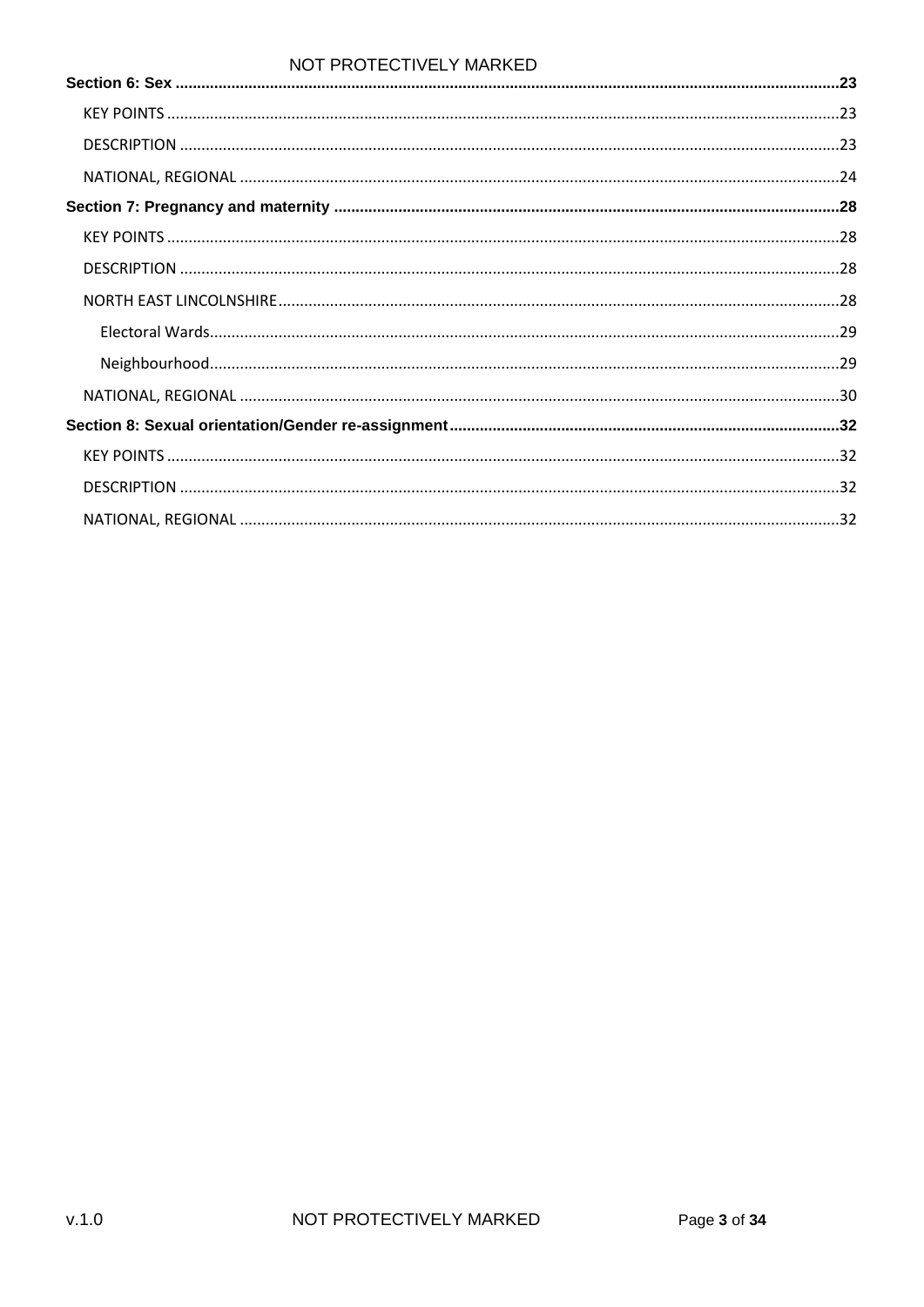# <span id="page-3-0"></span>**Introduction**

This profile has been written to bring together key statistics to highlight the number of people in North East Lincolnshire who fall within the protected characteristics definition as outlined in the Equality Act 2010 which are:

- Age;
- Religion or belief;
- Race;
- Disability;
- Marriage and civil partnership;
- Sex;
- Pregnancy and maternity;
- Sexual orientation;
- Gender reassignment.

#### <span id="page-3-1"></span>**GEOGRAPHY**

The boundary of North East Lincolnshire is comprised of 107 Lower Super Output Areas (LSOA's), although this number has decreased to 106 since the 2011 Census. These LSOA's are distributed amongst the fifteen electoral wards which aggregate to form five larger neighbourhood localities within North East Lincolnshire.

| Neighbourhood Area | <b>Constituent Ward</b>    |
|--------------------|----------------------------|
|                    | Freshney                   |
|                    | Park                       |
| Central            | South                      |
|                    | West Marsh                 |
|                    | Yarborough                 |
|                    | East Marsh                 |
| <b>Fiveways</b>    | Heneage                    |
|                    | <b>Sidney Sussex</b>       |
| Immingham          | Immingham                  |
|                    | <b>Croft Baker</b>         |
| <b>Meridian</b>    | Haverstoe                  |
|                    | Humberston and New Waltham |
|                    | Scartho                    |
| Wolds              | Waltham                    |
|                    | Nolds                      |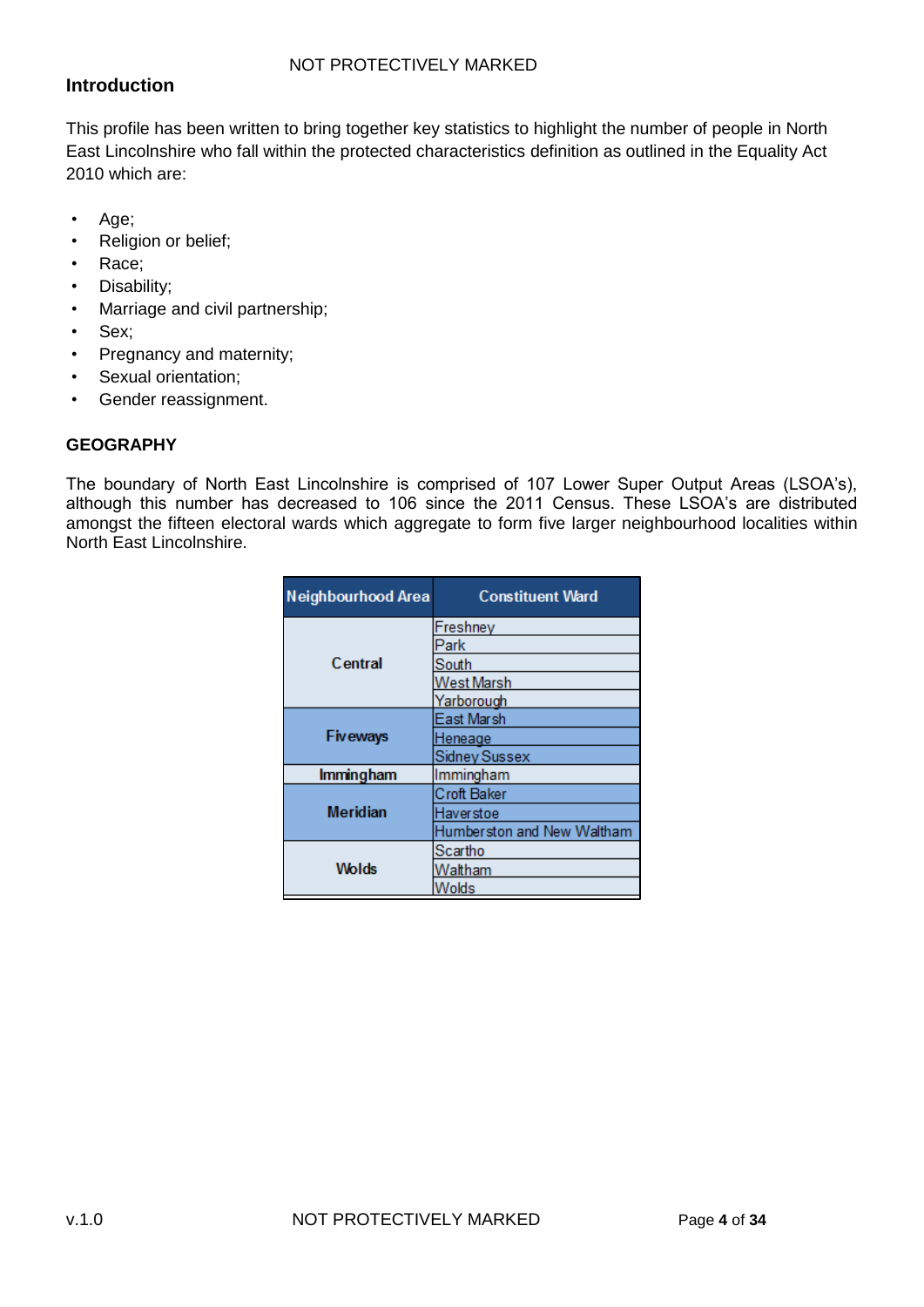A map of North East Lincolnshire<sup>1</sup>, by its neighbourhood areas and ward boundaries, is represented below:



 1 *Source: North East Lincolnshire Council ICT department – MapInfo excerpt. This product includes mapping data licensed from Ordnance Survey © Crown Copyright 2007 Licence number 100020759*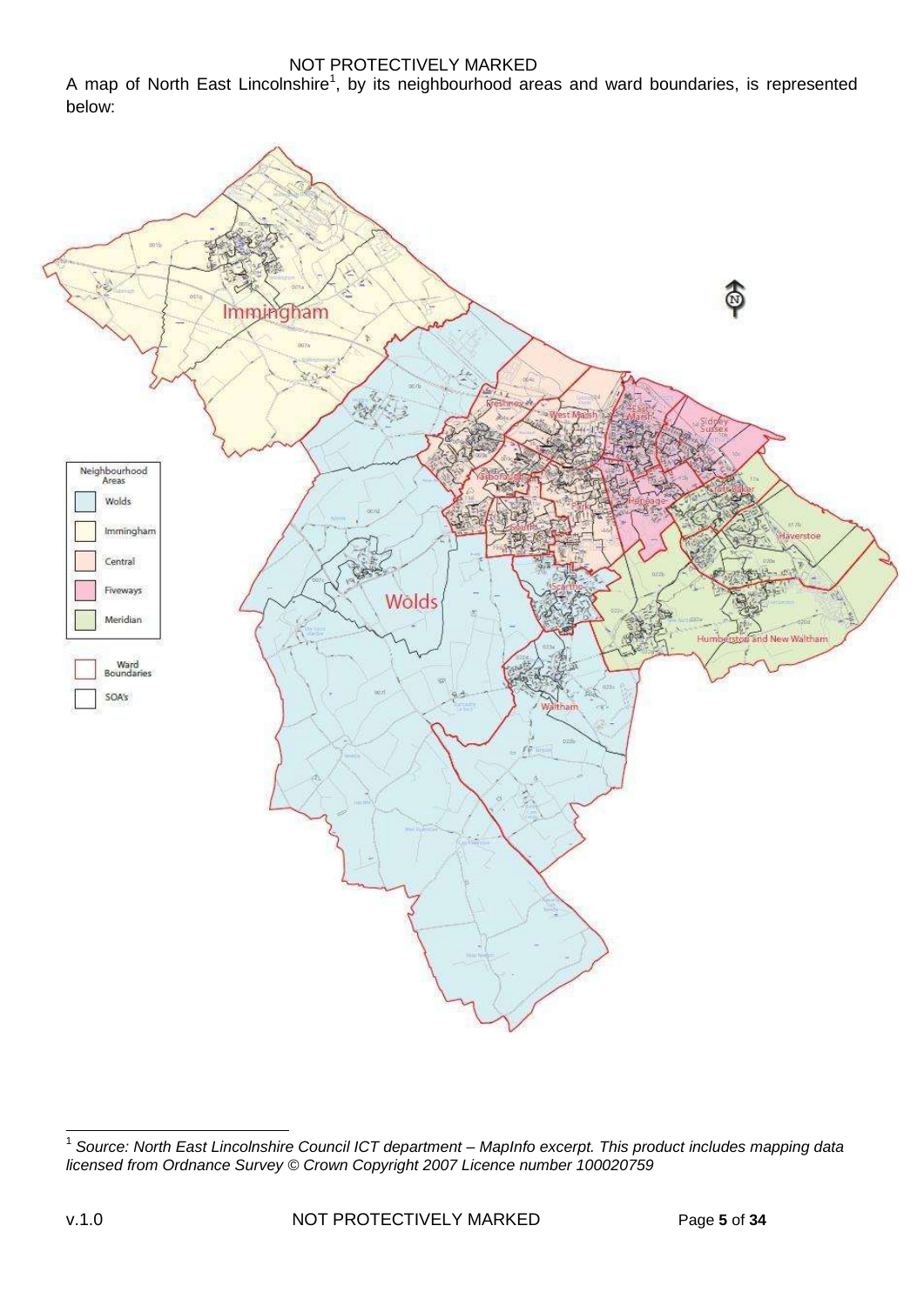#### <span id="page-5-1"></span><span id="page-5-0"></span>**KEY POINTS**

- North East Lincolnshire's proportion of older people represents a higher percentage of the total population (18.5%) than seen in Yorkshire and Humber (17.2%) and England (16.9%)
- The percentage of the population of working age ( 62.5%) is less than that estimated in the Yorkshire and Humber region (64.0%) or over England as a whole (64.1%).
- Haverstoe contains the highest percentage of residents over 65 (29.1%), followed by Humberston and New Waltham (27.2%) and then Waltham (26.9%).
- Five wards have over 20% of their residents in the 0 to 15 year old group. South ward has the highest percentage ( 24.9%), followed by Sidney Sussex (22.4%), East Marsh ( 21.4%), West Marsh (21.4%) and Heneage (21.2%).  $^{2}$

#### <span id="page-5-2"></span>**DESCRIPTION**

The most recent population estimates produced by the Office for National Statistics (ONS) provide an overview of the age structure of the population in mid-2012 for Local Authority level. National live birth trend data and internal migration data have been provided to give context to the local age profile.

#### <span id="page-5-3"></span>**NATIONAL, REGIONAL**

The mid-2012 population estimates show that North East Lincolnshire has 159,727 residents.

Table 1.1 gives the population of North East Lincolnshire by broad age bands, comparing this to the regional and national estimates. North East Lincolnshire's proportion of older people represents a higher percentage of the total population (18.5%) than seen in Yorkshire and Humber (17.2%) and England (16.9%)

|                             | <b>Population Estimates (Broad Age Band)</b> |                                 |               |                                                                                                |               |                                                                                               |               |  |  |  |
|-----------------------------|----------------------------------------------|---------------------------------|---------------|------------------------------------------------------------------------------------------------|---------------|-----------------------------------------------------------------------------------------------|---------------|--|--|--|
|                             | All people,<br><b>ONS</b>                    | <b>Population aged 0-</b><br>15 |               | <b>Population of</b><br>working age (16-64<br>M/16-59 F 2001-09,<br>16-64 M/F 2010<br>onwards) |               | <b>Population of</b><br>pensionable age<br>$(65+ M/60+F)$<br>2001-09, 65+ M/F<br>2010 onwards |               |  |  |  |
|                             | count                                        | count                           | $\frac{0}{0}$ | count                                                                                          | $\frac{0}{0}$ | count                                                                                         | $\frac{0}{0}$ |  |  |  |
| Area                        | 2012                                         | 2012                            | 2012          | 2012                                                                                           | 2012          | 2012                                                                                          | 2012          |  |  |  |
| North East<br>Lincolnshire  | 159,727                                      | 30,376                          | 19.02         | 99,870                                                                                         | 62.53         | 29,481                                                                                        | 18.46         |  |  |  |
| Yorkshire and<br>The Humber | 5,316,691                                    | 1,002,899                       | 18.86         | 3,401,113                                                                                      | 63.97         | 912,679                                                                                       | 17.17         |  |  |  |
| England                     | 53,493,729                                   | 10,130,226                      | 18.94         | 34,306,995                                                                                     | 64.13         | 9,056,508                                                                                     | 16.93         |  |  |  |

#### Table 1.1 Broad band population estimates: 2012

*Source: Mid-2012 population estimates, Office for National Statistics sourced from North East Lincs Informed ( NELI) <http://www.nelincsdata.net/IAS/>*

The percentage of the population of working age ( 62.5%) is less than that estimated in the Yorkshire and Humber region (64.0%) or over England as a whole (64.1%).

 $\overline{\phantom{a}}$ *<sup>2</sup> Mid-year population estimates 2012, Office of National Statistics 2013*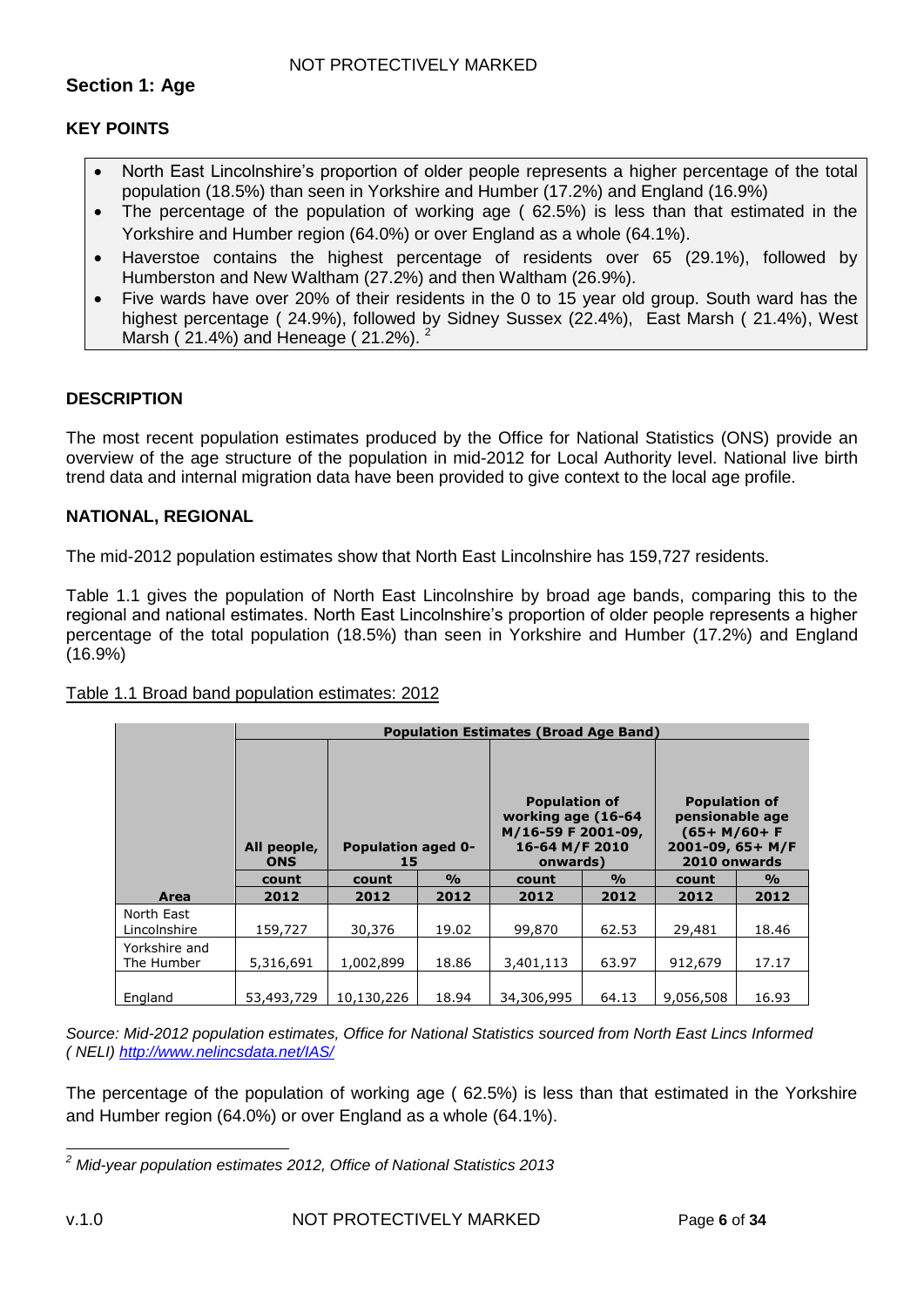#### <span id="page-6-0"></span>**NORTH EAST LINCOLNSHIRE**





*Source: Mid-2012 Population Estimates for 2012 by Single Year of Age, Office of National Statistics November 2013*

Figure 1.1 shows the population distribution by single year in North East Lincolnshire. Within the working age group there is a dip between the mid-20s to the mid-30s. This reflects a relative dip in the number of births during the mid-70s to mid-80s period as shown in Figure 1.2.





*Source: Birth summary tables, England and Wales 2012 (final), Office of National Statistics July 2013*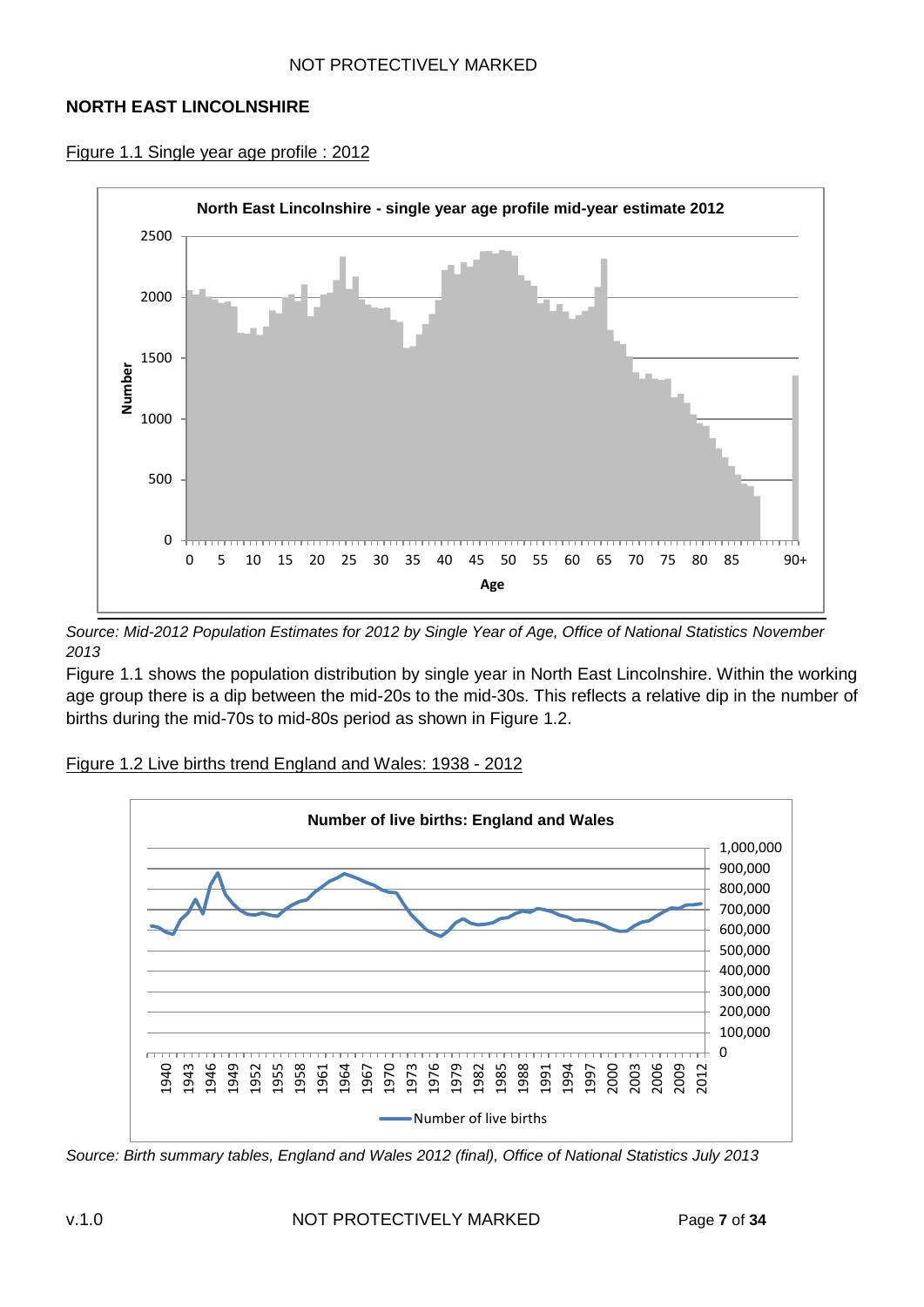#### Fig. 1.3 Internal migration flows : 2011



*Source: Internal migration detailed estimates file research series ending June 2011, Office of National Statistics*

Figure 1.3 shows internal migration patterns by age. There is a substantial peak in outward migration at age 19 which corresponds to the age at which young people leave to attend out of area higher education. Inward migration at the age of 22 is also apparent but at a lower level. It is stressed by the Office of National Statistics that these estimates, which are based on several data sources, include modelled components and are not exact counts.

#### <span id="page-7-0"></span>**Electoral Wards**

There is a difference between the age breakdowns across the electoral wards of North East Lincolnshire. Table 1.2 shows the population of each electoral ward and the percentage of the population within each age group.

Latest mid-year estimates show that the largest populated wards in North East Lincolnshire are Sidney Sussex and South, both with 12,800 residents (rounded), while Waltham and Wolds are the least populated wards with 7,000 and 7,400 residents ( rounded) respectively.

Table 1.2 highlights that the majority of the population in each ward is aged between 25 and 49 years, and this is most noticeably in West Marsh which has 37.1% of residents within this age group.

Haverstoe contains the highest percentage of residents over 65 (29.1%), followed by Humberston and New Waltham (27.2%) and Waltham (26.9%).

Five wards have over 20% of their residents in the 0 to 15 year old group. South ward has the highest percentage ( 24.9%), followed by Sidney Sussex (22.4%), East Marsh ( 21.4%), West Marsh ( 21.4%) and Heneage ( 21.2%).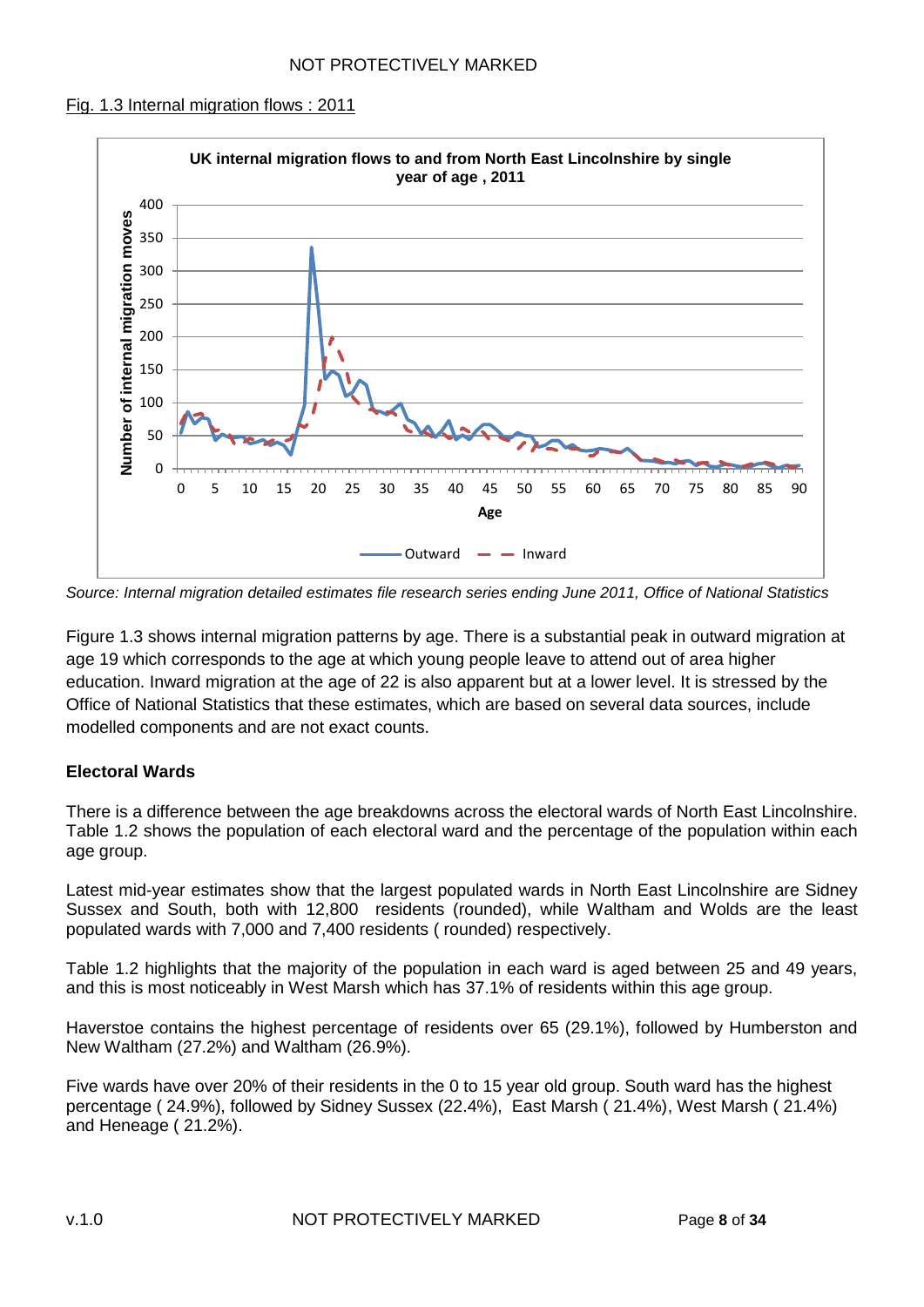|                            | <b>Population estimates (Broad Age Band)</b> |          |           |           |           |          |  |  |  |
|----------------------------|----------------------------------------------|----------|-----------|-----------|-----------|----------|--|--|--|
| Area                       | All ages                                     | $0 - 15$ | $16 - 24$ | $25 - 49$ | $50 - 64$ | $65 - +$ |  |  |  |
| Croft Baker                | 11764                                        | 16.8%    | 10.7%     | 32.3%     | 19.1%     | 21.1%    |  |  |  |
| East Marsh                 | 11760                                        | 21.4%    | 14.7%     | 34.4%     | 16.9%     | 12.6%    |  |  |  |
| Freshney                   | 9819                                         | 18.4%    | 11.2%     | 31.2%     | 22.0%     | 17.2%    |  |  |  |
| Haverstoe                  | 9908                                         | 14.7%    | 8.3%      | 25.7%     | 22.3%     | 29.1%    |  |  |  |
| Heneage                    | 12030                                        | 21.2%    | 13.6%     | 35.3%     | 16.6%     | 13.2%    |  |  |  |
| Humberston and New Waltham | 10815                                        | 14.9%    | 8.9%      | 27.8%     | 21.1%     | 27.2%    |  |  |  |
| Immingham                  | 11601                                        | 19.1%    | 11.0%     | 31.0%     | 20.1%     | 18.8%    |  |  |  |
| Park                       | 12017                                        | 17.2%    | 12.0%     | 32.6%     | 19.3%     | 18.9%    |  |  |  |
| Scartho                    | 10558                                        | 17.3%    | 9.9%      | 29.8%     | 19.4%     | 23.7%    |  |  |  |
| <b>Sidney Sussex</b>       | 12783                                        | 22.4%    | 13.9%     | 35.6%     | 16.5%     | 11.7%    |  |  |  |
| South                      | 12842                                        | 24.9%    | 12.9%     | 31.0%     | 17.1%     | 14.1%    |  |  |  |
| Waltham                    | 7024                                         | 15.0%    | 8.6%      | 27.8%     | 21.7%     | 26.9%    |  |  |  |
| West Marsh                 | 7825                                         | 21.4%    | 13.6%     | 37.1%     | 16.1%     | 11.8%    |  |  |  |
| Wolds                      | 7446                                         | 18.5%    | 9.3%      | 30.7%     | 21.8%     | 19.7%    |  |  |  |
| Yarborough                 | 11535                                        | 18.9%    | 11.6%     | 34.9%     | 18.1%     | 16.5%    |  |  |  |
| <b>All Wards</b>           | 159727                                       | 19.0%    | 11.5%     | 32.0%     | 19.0%     | 18.5%    |  |  |  |

|  |  |  |  |  |  |  | Table 1.2 Broad age population estimates in North East Lincolnshire, by electoral ward: 2012 |  |  |  |  |
|--|--|--|--|--|--|--|----------------------------------------------------------------------------------------------|--|--|--|--|
|--|--|--|--|--|--|--|----------------------------------------------------------------------------------------------|--|--|--|--|

*Source: Mid-2012 population estimates, Office for National Statistics – data locally aggregated from Mid-2012 Population Estimates for 2012 Wards in England and Wales by Single Year of Age and Sex*

# <span id="page-8-0"></span>**Neighbourhood**

Table 1.3 Broad age population estimates in North East Lincolnshire, by neighbourhood area: 2012

|                           |                 | <b>Population estimates (Broad Age Band)</b> |           |           |           |          |
|---------------------------|-----------------|----------------------------------------------|-----------|-----------|-----------|----------|
| <b>Neighbourhood</b>      | <b>All Ages</b> | $0 - 15$                                     | $16 - 24$ | $25 - 49$ | $50 - 64$ | $65 - +$ |
| Central                   | 54038           | 20.2%                                        | 12.2%     | 33.1%     | 18.6%     | 15.9%    |
| Fiveways                  | 36573           | 21.7%                                        | 14.1%     | 35.1%     | 16.6%     | 12.5%    |
| Immingham                 | 11601           | 19.1%                                        | 11.0%     | 31.0%     | 20.1%     | 18.8%    |
| Meridian                  | 32487           | 15.5%                                        | 9.4%      | 28.8%     | 20.7%     | 25.5%    |
| Wolds                     | 25028           | 17.0%                                        | 9.4%      | 29.5%     | 20.7%     | 23.4%    |
| <b>All Neighbourhoods</b> | 159727          | 19.0%                                        | 11.5%     | 32.0%     | 19.0%     | 18.5%    |

*Source: Mid-2012 population estimates, Office for National Statistics – data locally aggregated from Mid-2012 Population Estimates for 2012 Wards in England and Wales by Single Year of Age and Sex*

Table 1.3 shows that Central neighbourhood has the largest population across all neighbourhood areas; however it covers the largest area of urban populated land. Across all areas, the majority of the population are aged between 25 and 49 years, however Meridian and Wolds have similarly high proportions of residents who are of retirement age.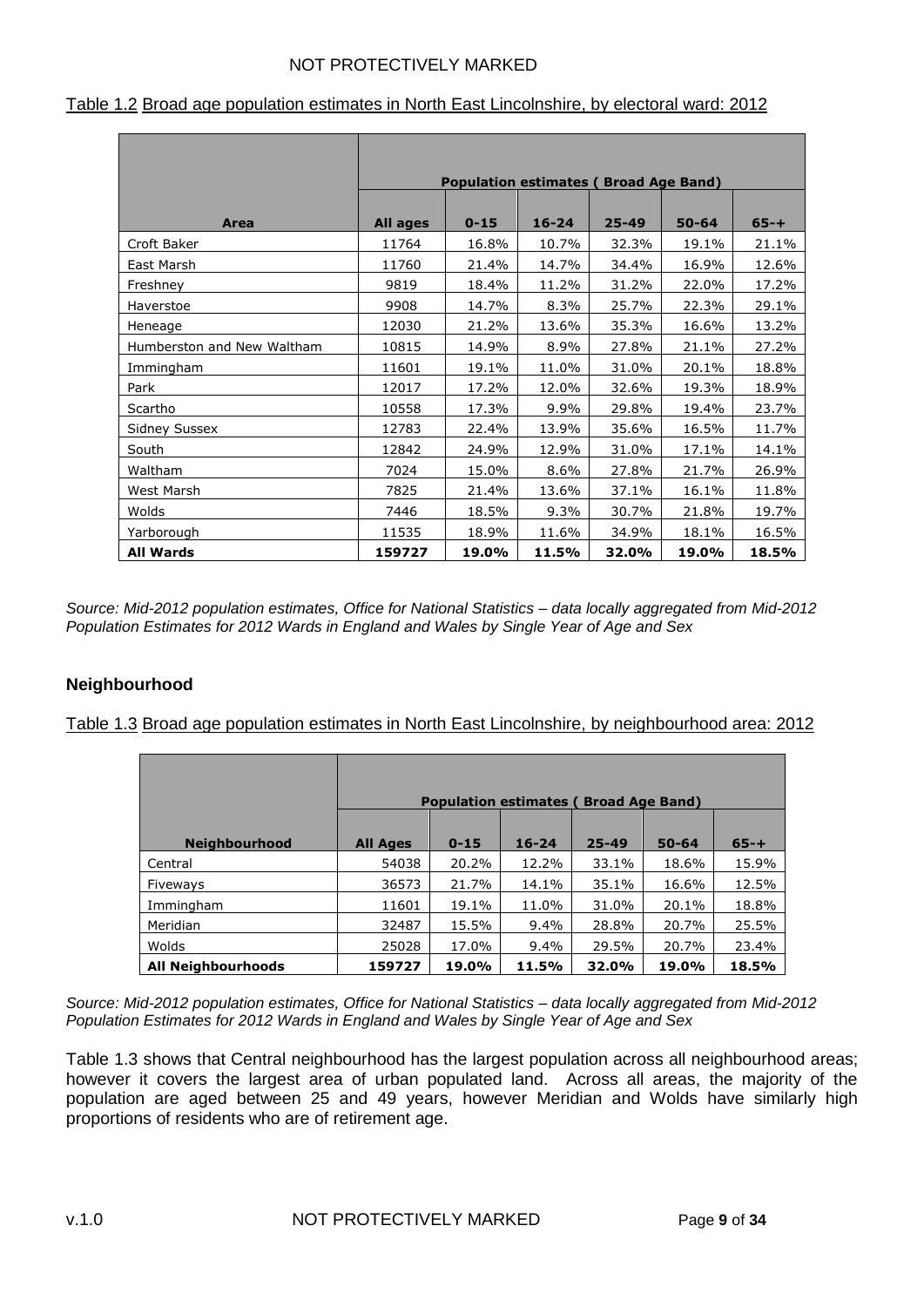#### <span id="page-9-0"></span>**Socio-economic Differences**

There are 42 LSOA's in North East Lincolnshire ranked amongst the 20% most deprived areas in England (Source: CLG, 2010 Indices of Multiple Deprivation, 2011). According to the mid-2010 population estimates, 38.5% of the population of North East Lincolnshire are estimated to be resident in these 42 LSOA's. 23% of the population are aged 0-15, 64% of the population are working age and 13% of the population are aged 65 and over.

61.5% of the population of North East Lincolnshire are estimated to be resident in the remaining 65 LSOA's. 17% of the population are aged 0-15, 62% of the population are working age, and 21% of the population are aged 65 and over.

#### <span id="page-9-1"></span>**Targets, trends & projections**

The most recent 25 year population projections are based on the 2010 mid-year population estimates. They project that the population of North East Lincolnshire will increase by 2.86% by 2035. There are notable differences in the projections for each age group, with predicted reductions in both the 0-15 year and 16-64 year age groups of 4.33% and 7.27% respectively. Residents of retirement age are expected to see a 46.79% increase by 2035.



Figure 1.4 Estimated population projections for North East Lincolnshire, by broad age group: mid 2010

*Source: 2010 based sub-national population projections, Office for National Statistics, 2012*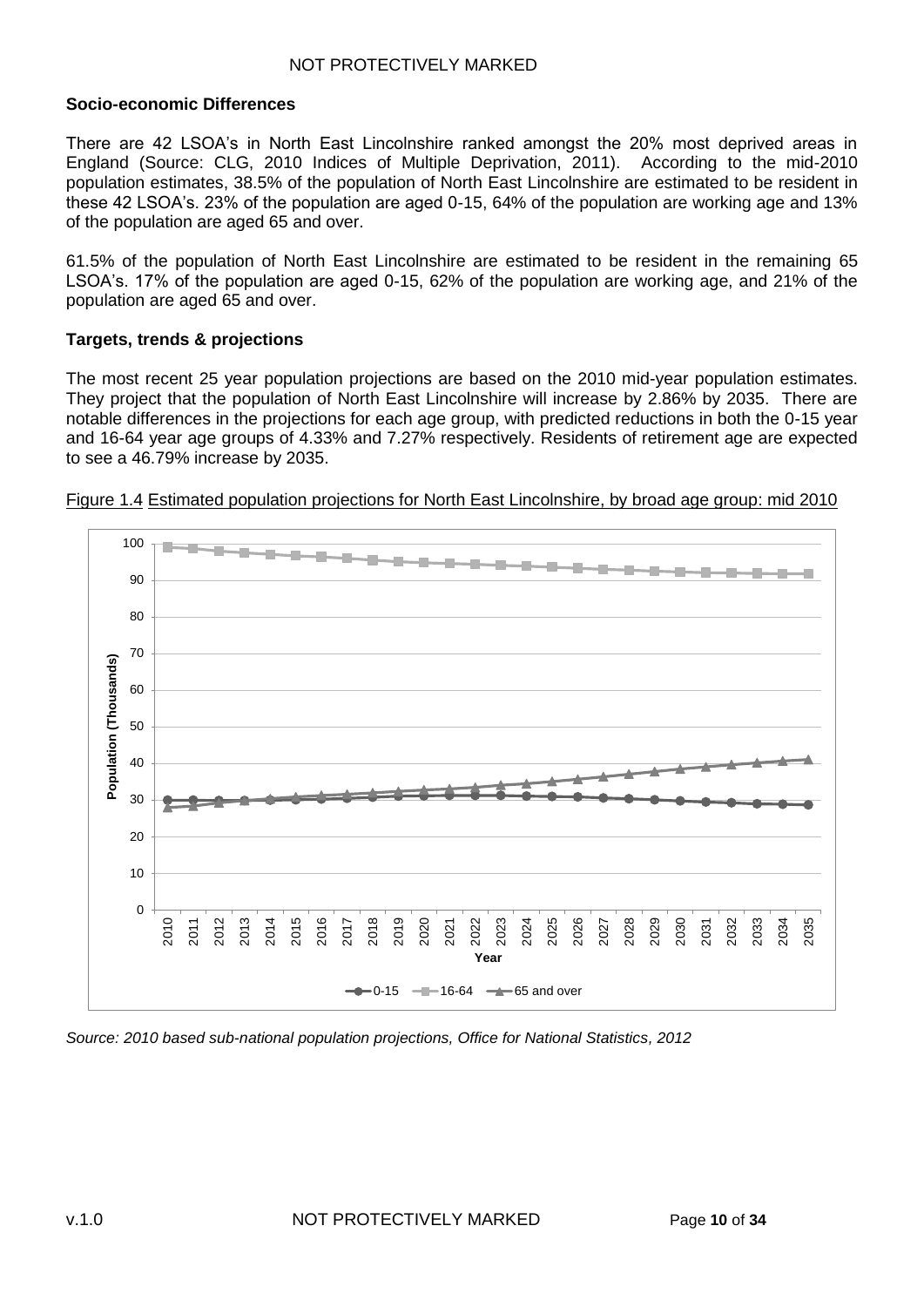#### <span id="page-10-1"></span><span id="page-10-0"></span>**KEY POINTS**

- 60.7% of the resident population of North East Lincolnshire are Christian.
- There has been a 15% decrease in the proportion of Christians living in North East Lincolnshire between 2001 and 2011.
- Muslims are the next most predominant religion, with 0.8% of the population, although this is significantly lower than the regional and national figures of 6.2% and 5%.
- $\bullet$  30.4% of people in North East Lincolnshire have stated that they have no religion or belief.<sup>3</sup>

#### <span id="page-10-2"></span>**DESCRIPTION**

This indicator examines the religious breakdown of our population. This is the second time this has been asked as a part of the national Census.

#### <span id="page-10-3"></span>**NATIONAL, REGIONAL**

The 2011 Census population estimates show that North East Lincolnshire has 159,616 residents (unrounded). The responses from the 2011 Census indicate that our area is less diverse in terms of religion when compared with Yorkshire and the Humber and England.

Table 2.1 shows the recorded results of stated religion in North East Lincolnshire compared to the regional and national averages.

| <b>Locality</b>         | Christian | <b>Buddhist</b> | Hindu | Jewish | 들<br>Musl | <b>Sikh</b> | religion<br>Other | religion<br>$\frac{1}{2}$ | pot<br>Religion<br>state |
|-------------------------|-----------|-----------------|-------|--------|-----------|-------------|-------------------|---------------------------|--------------------------|
| North East Lincolnshire | 60.7%     | 0.2%            | 0.2%  | 0.0%   | 0.8%      | 0.1%        | 0.3%              | 30.4%                     | 7.2%                     |
| Yorkshire & Humber      | 59.5%     | 0.3%            | 0.5%  | 0.2%   | 6.2%      | 0.4%        | 0.3%              | 25.9%                     | 6.8%                     |
| England                 | 59.4%     | 0.5%            | 1.5%  | 0.5%   | 5.0%      | 0.8%        | 0.4%              | 24.7%                     | 7.2%                     |

|  |                        |  | Table 2.1 Population estimates in North East Lincolnshire, Yorkshire & Humber and England, by |  |  |  |
|--|------------------------|--|-----------------------------------------------------------------------------------------------|--|--|--|
|  | religious groups: 2011 |  |                                                                                               |  |  |  |

*Source: 2011 Census population estimates, Office for National Statistics* 

As with Yorkshire and Humber and England, the predominant religion in North East Lincolnshire is Christianity, making up 60.7% of the resident population, which is 15% down on the 75.7% reported in the 2001 Census. 30.4% of the resident population stated that they have no religion, which could include any of the following:

- 
- 
- *Free thinker Realist*
- *Heavy metal*
- *Atheist Jedi Knight*
	-

 $\overline{\phantom{a}}$ 

*Agnostic Humanist*

<sup>&</sup>lt;sup>3</sup> 2011 Census, Office of National Statistics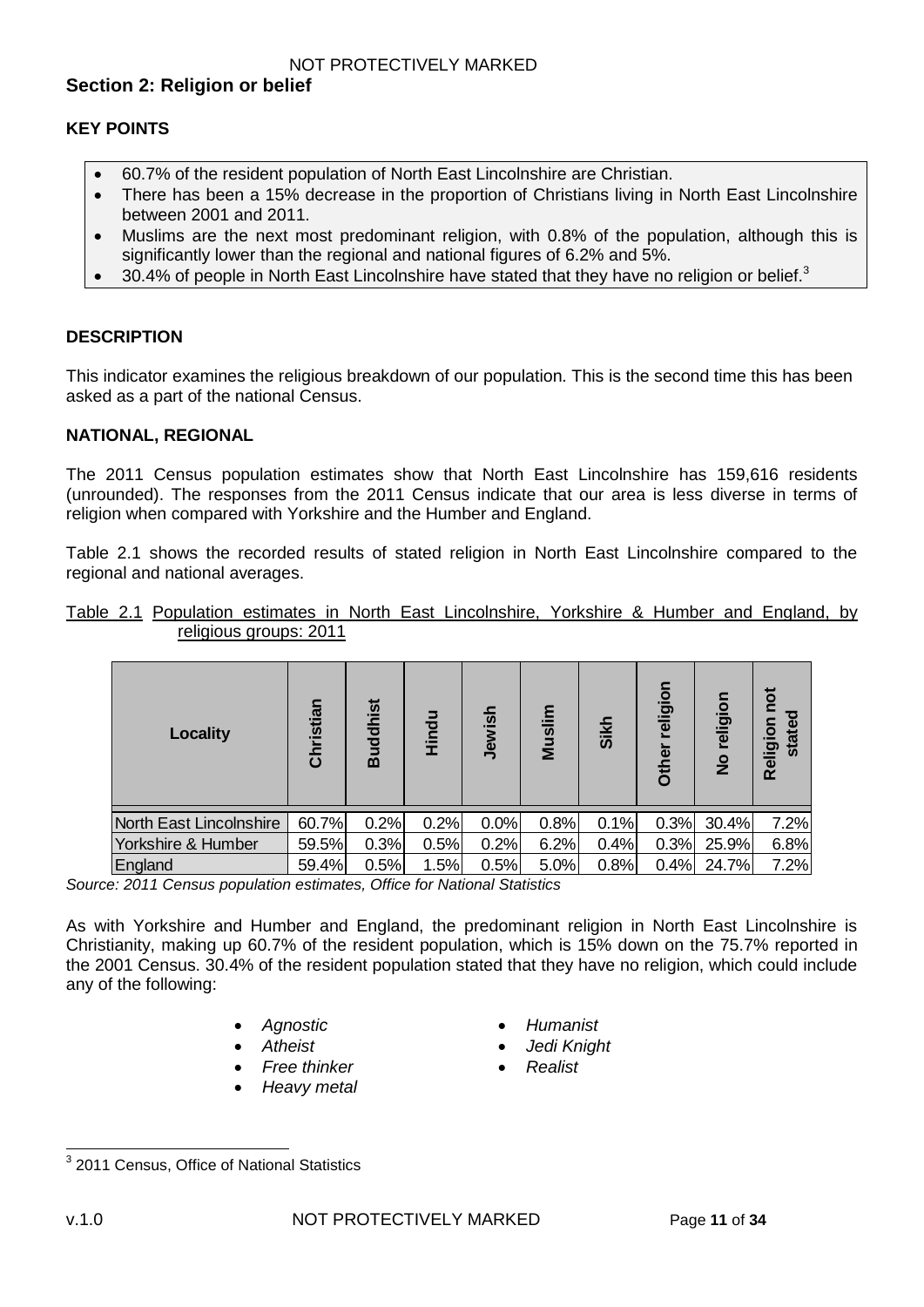It is worth noting that the Muslim population is under-represented locally. 6.2% of the regional and 5% of the national population are Muslim, which is much higher than the 0.8% reported in North East Lincolnshire.

## <span id="page-11-0"></span>**Section 3: Race**

# <span id="page-11-1"></span>**KEY POINTS**

- 95.4% of the resident population of NEL are White English/Welsh/Scottish/Northern Irish/British.
- Amongst 348 local/unitary authorities in England, NEL is ranked 68<sup>th</sup> for its relative population of White English/Welsh/Scottish/Northern Irish/British residents.
- The largest ethnic group in NEL is Other White, with 1.7% of the overall population.
- The proportion of ethnic minorities in NEL (4.6%) is significantly lower than seen regionally (14.2%) and nationally (20.2%).<sup>4</sup>
- 91% of school pupils in NEL are White British.
- At ward locality, Park and West Marsh ( both 9%), have the highest proportion of pupils from an ethnic background, followed by East Marsh, Croft Baker and Scartho (8%).<sup>5</sup>
- In 2012 the rate of non-British residents per 1,000 population in North East Lincolnshire (25.8) was less than half that estimated across the Yorkshire and Humber region as a whole ( $57.9$ )<sup>6</sup>

#### <span id="page-11-2"></span>**DESCRIPTION**

The protected characteristic of 'Race' includes individuals race, colour, and nationality (including citizenship) ethnic or national origins.

The 2011 census provides estimates that classify the usual resident population by ethnic group. A further source of information is the Annual Population Survey (APS) which provides an estimate of the number of non-British population living in the UK per thousand resident population by calendar year.

Additional local ethnicity data is provided from the January 2013 School Census return for North East Lincolnshire, summarised for all pupils from nursery stage (ages 2 to 3) to year 11 (ages 15 to 16) attending primary, secondary, maintained or academy schools. Please note that data from pupil referral units (PRU) are not included.

#### <span id="page-11-3"></span>**NATIONAL, REGIONAL**

The 2011 Census population estimates show that North East Lincolnshire had 159,616 residents (unrounded). Of the population, 95.4% were *White English/Welsh/Scottish/Northern Irish/British* (formerly *White British*), compared to 85.8% regionally and 79.8% nationally.

Out of 348 ranked Local/Unitary Authorities, North East Lincolnshire had the 68<sup>th</sup> highest proportion of *White English/Welsh/Scottish/Northern Irish/British* residents.

Compared to Yorkshire and Humber and England, ethnic minorities in North East Lincolnshire are underrepresented, with *Other White* (1.7%) being the highest ethnic minority group. Both Yorkshire and Humber and England have relatively high proportions of Asian residents, particularly *Indian* and *Pakistani*.

 4 2011 Census, Office of National Statistics, 2012

<sup>&</sup>lt;sup>5</sup> School Census January 2013, North East Lincolnshire Council

<sup>6</sup> Local Area Migration indicators, Office of National Statistics, 2013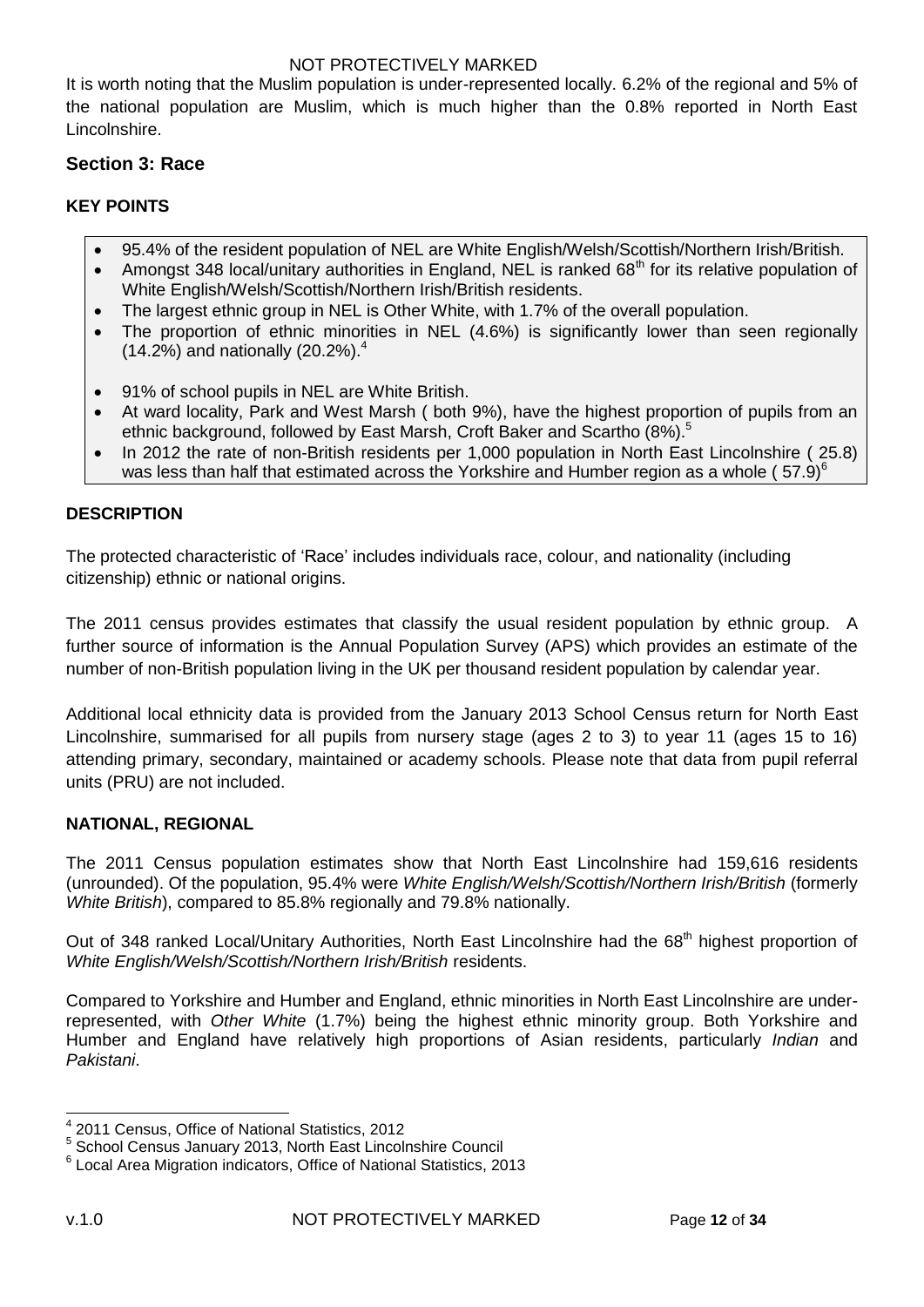Table 3.1 Population estimates in North East Lincolnshire by 2011 Census ethnic groups

| <b>Ethnic group</b>                                                                                                                 | <b>North East Lincolnshire</b> |       | <b>Yorkshire &amp; Humber</b> | <b>England</b> |       |               |               |
|-------------------------------------------------------------------------------------------------------------------------------------|--------------------------------|-------|-------------------------------|----------------|-------|---------------|---------------|
|                                                                                                                                     | <b>Number</b>                  | %     | Rank <sup>1</sup>             | <b>Number</b>  | %     | <b>Number</b> | $\frac{9}{6}$ |
| All categories: Ethnic group                                                                                                        | 159,616                        |       |                               | 5,283,733      |       | 53,012,456    |               |
| White:<br>English/Welsh/Scottish/Northern<br>Irish/British                                                                          | 152,240                        | 95.4% | 68                            | 4,531,137      | 85.8% | 42,279,236    | 79.8%         |
| White: Irish                                                                                                                        | 414                            | 0.3%  | 336                           | 26,410         | 0.5%  | 517,001       | 1.0%          |
| White: Gypsy or Irish Traveller                                                                                                     | 26                             | 0.0%  | 327                           | 4,378          | 0.1%  | 54,895        | 0.1%          |
| White: Other White                                                                                                                  | 2,741                          | 1.7%  | 256                           | 130,031        | 2.5%  | 2,430,010     | 4.6%          |
| Mixed/multiple ethnic group: White<br>and Black Caribbean                                                                           | 381                            | 0.2%  | 287                           | 33,241         | 0.6%  | 415,616       | 0.8%          |
| Mixed/multiple ethnic group: White<br>and Black African                                                                             | 161                            | 0.1%  | 259                           | 9,321          | 0.2%  | 161,550       | 0.3%          |
| Mixed/multiple ethnic group: White<br>and Asian                                                                                     | 369                            | 0.2%  | 303                           | 26,008         | 0.5%  | 332,708       | 0.6%          |
| Mixed/multiple ethnic group: Other<br>Mixed                                                                                         | 275                            | 0.2%  | 281                           | 15,988         | 0.3%  | 283,005       | 0.5%          |
| Asian/Asian British: Indian                                                                                                         | 513                            | 0.3%  | 261                           | 69,252         | 1.3%  | 1,395,702     | 2.6%          |
| Asian/Asian British: Pakistani                                                                                                      | 195                            | 0.1%  | 212                           | 225,892        | 4.3%  | 1,112,282     | 2.1%          |
| Asian/Asian British: Bangladeshi                                                                                                    | 268                            | 0.2%  | 162                           | 22,424         | 0.4%  | 436,514       | 0.8%          |
| Asian/Asian British: Chinese                                                                                                        | 605                            | 0.4%  | 165                           | 28,435         | 0.5%  | 379,503       | 0.7%          |
| Asian/Asian British: Other Asian                                                                                                    | 548                            | 0.3%  | 239                           | 39,961         | 0.8%  | 819,402       | 1.5%          |
| Black/African/Caribbean/Black<br>British: African                                                                                   | 306                            | 0.2%  | 232                           | 46,033         | 0.9%  | 977,741       | 1.8%          |
| Black/African/Caribbean/Black<br>British: Caribbean                                                                                 | 71                             | 0.0%  | 313                           | 23,420         | 0.4%  | 591,016       | 1.1%          |
| Black/African/Caribbean/Black<br><b>British: Other Black</b>                                                                        | 34                             | 0.0%  | 293                           | 10,892         | 0.2%  | 277,857       | 0.5%          |
| Other ethnic group: Arab                                                                                                            | 265                            | 0.2%  | 119                           | 21,340         | 0.4%  | 220,985       | 0.4%          |
| Other ethnic group: Any other ethnic<br>group<br>1. Rank for each category is based on the percentage of the applicable population. | 204                            | 0.1%  | 224                           | 19,570         | 0.4%  | 327,433       | 0.6%          |

*Source: 2011 census, Office for National Statistics*

Table 3.2 and Fig 3.1 provide estimates of the non-British population in North East Lincolnshire, regionally and nationally, from population surveys taken during the period 2008-2012. In 2012 the rate of non-British residents per 1,000 population in North East Lincolnshire (25.8) was less than half that estimated across Yorkshire and Humber as a whole (57.9). For the years 2011 and 2012 North East Lincolnshire figures have remained stable while England and the region have continued an upward trend.

Table 3.2 Non-British Nationals estimates: 2008-2012

| <b>Estimates of Non-British Nationals per 1,000 resident population</b> |      |      |      |      |      |  |  |  |  |
|-------------------------------------------------------------------------|------|------|------|------|------|--|--|--|--|
| <b>Area</b>                                                             | 2008 | 2009 | 2010 | 2011 | 2012 |  |  |  |  |
| <b>England</b>                                                          | 74.9 | 76.9 | 78.2 | 83.4 | 83.6 |  |  |  |  |
| <b>Yorkshire and The</b>                                                |      |      |      |      |      |  |  |  |  |
| <b>Humber</b>                                                           | 48.1 | 47.1 | 48.5 | 53.9 | 57.9 |  |  |  |  |
| <b>North East Lincolnshire</b>                                          | 19.1 | 25.8 | 19.5 | 25.8 | 25.8 |  |  |  |  |

*Source: Local Area Migration Indicators, Office of National Statistics December 2013*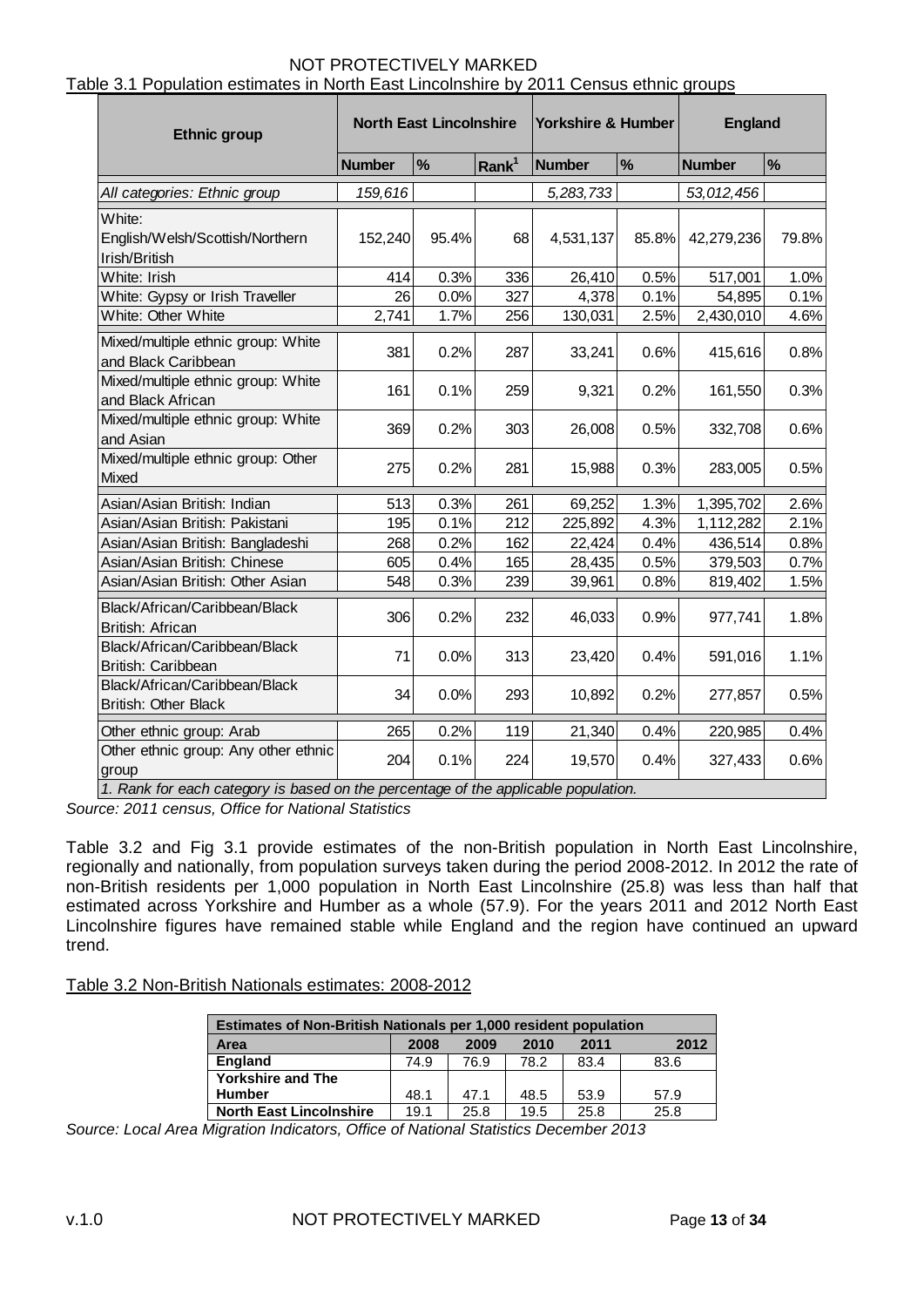# NOT PROTECTIVELY MARKED Figure 3.1 Estimates of non-British national residents: 2008-2012



*Source: Local Area Migration Indicators, Office of National Statistics December 2013*

#### <span id="page-13-0"></span>**NORTH EAST LINCOLNSHIRE**

Analysis of the school census provides an ethnic breakdown of school pupils at ward level. It should be noted that ethnicity codes used for the School Census are provided by Department for Education and differ to those prescribed in the 2011 Census; therefore only a broad comparison can be made.

#### <span id="page-13-1"></span>**Electoral Wards**

Table 3.3 Ethnic breakdown of all school pupils in North East Lincolnshire, by electoral ward: 2013

| <b>Ward</b>                | <b>White</b> | <b>Other</b> | <b>Blank/ Refused/</b><br><b>Not Obtained</b> |  |  |
|----------------------------|--------------|--------------|-----------------------------------------------|--|--|
| Croft Baker                | 91%          | 8%           | 1%                                            |  |  |
| East Marsh                 | 89%          | 8%           | 3%                                            |  |  |
| Freshney                   | 93%          | 4%           | 3%                                            |  |  |
| Haverstoe                  | 94%          | 4%           | 2%                                            |  |  |
| Heneage                    | 89%          | 6%           | 6%                                            |  |  |
| Humberston and New Waltham | 91%          | 6%           | 3%                                            |  |  |
| Immingham                  | 95%          | 4%           | 1%                                            |  |  |
| Park                       | 87%          | 9%           | 4%                                            |  |  |
| Scartho                    | 87%          | 8%           | 5%                                            |  |  |
| <b>Sidney Sussex</b>       | 92%          | 7%           | 1%                                            |  |  |
| South                      | 95%          | 4%           | 1%                                            |  |  |
| Waltham                    | 94%          | 4%           | 2%                                            |  |  |
| West Marsh                 | 90%          | 9%           | 1%                                            |  |  |
| Wolds                      | 93%          | 5%           | 2%                                            |  |  |
| Yarborough                 | 93%          | 5%           | 2%                                            |  |  |
| Postcode not Matched       | 95%          | 2%           | 4%                                            |  |  |
| LA Total                   | 91%          | 6%           | 2%                                            |  |  |

*Source: North East Lincolnshire Council, School Census, January 2013.*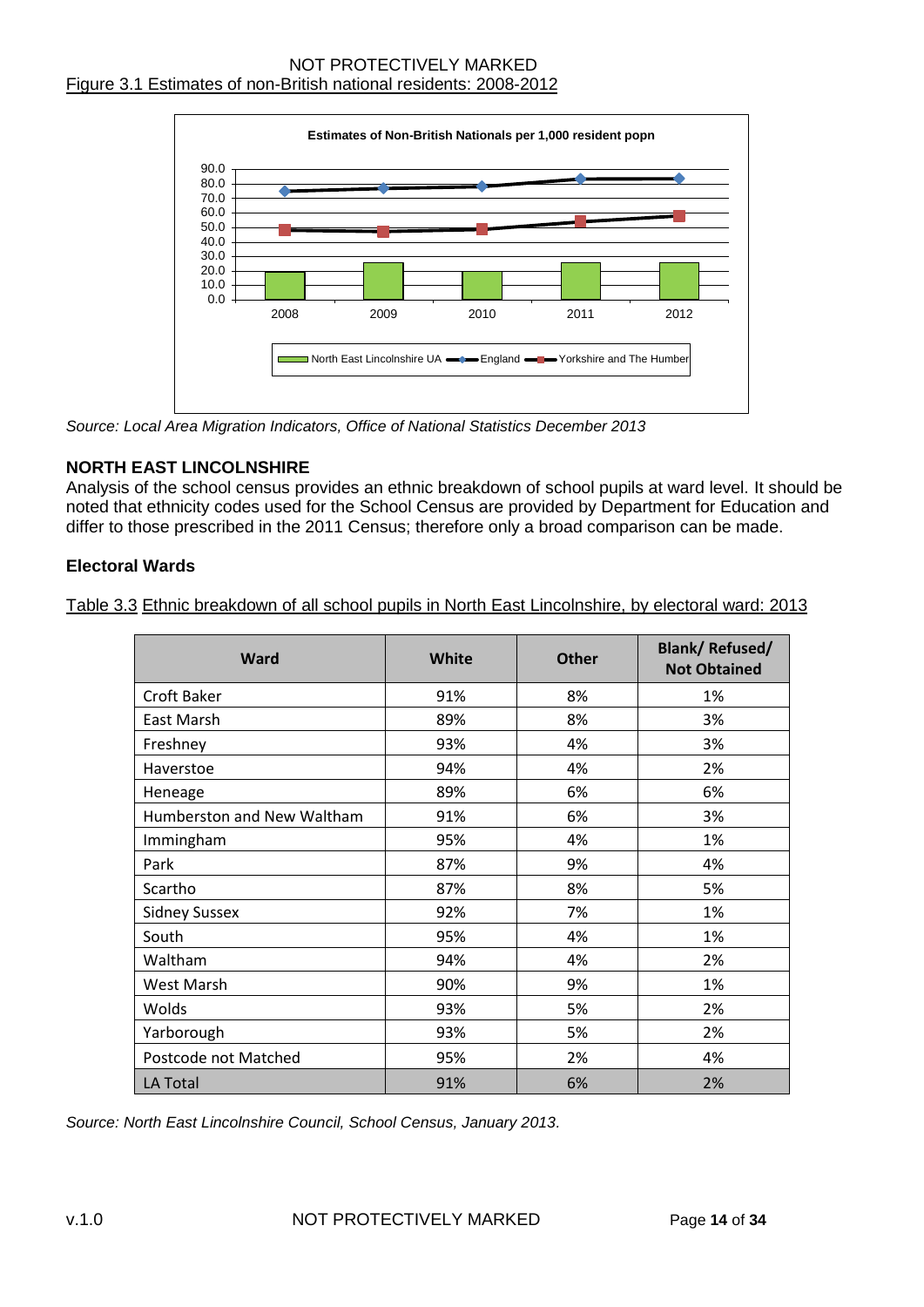Table 3.3 shows that 91% of all pupils in North East Lincolnshire are *White British*, with 6% being of other ethnic backgrounds, which is a higher proportion than the 4.6% shown in the 2011 Census data within Table 1 and an increase on the 2012 January school census when 5.5% were identified.

At ward locality, Park and West Marsh ( both 9%), have the highest proportion of pupils from an ethnic background, followed by East Marsh, Croft Baker and Scartho (8%).

#### <span id="page-14-0"></span>**Neighbourhood**

Table 3.4 Ethnic breakdown of all school pupils in North East Lincolnshire, by neighbourhood: 2013

| Neighbourhood        | <b>White</b> | <b>Other</b> | Blank/<br>Refused/<br><b>Not</b><br><b>Obtained</b> |
|----------------------|--------------|--------------|-----------------------------------------------------|
| Central              | 92%          | 6%           | 2%                                                  |
| Fiveways             | 90%          | 7%           | 3%                                                  |
| Immingham            | 95%          | 4%           | 1%                                                  |
| Meridian             | 92%          | 6%           | 2%                                                  |
| Wolds                | 91%          | 6%           | 3%                                                  |
| Postcode not Matched | 95%          | 2%           | 4%                                                  |
| <b>LA Total</b>      | 91%          | 6%           | 2%                                                  |

*Source: North East Lincolnshire Council, School Census, January 2013.*

Table 3.4 shows the ethnic breakdown of all school pupils in North East Lincolnshire, by neighbourhood locality. Fiveways has the highest proportion of pupils from an ethnic background (7%).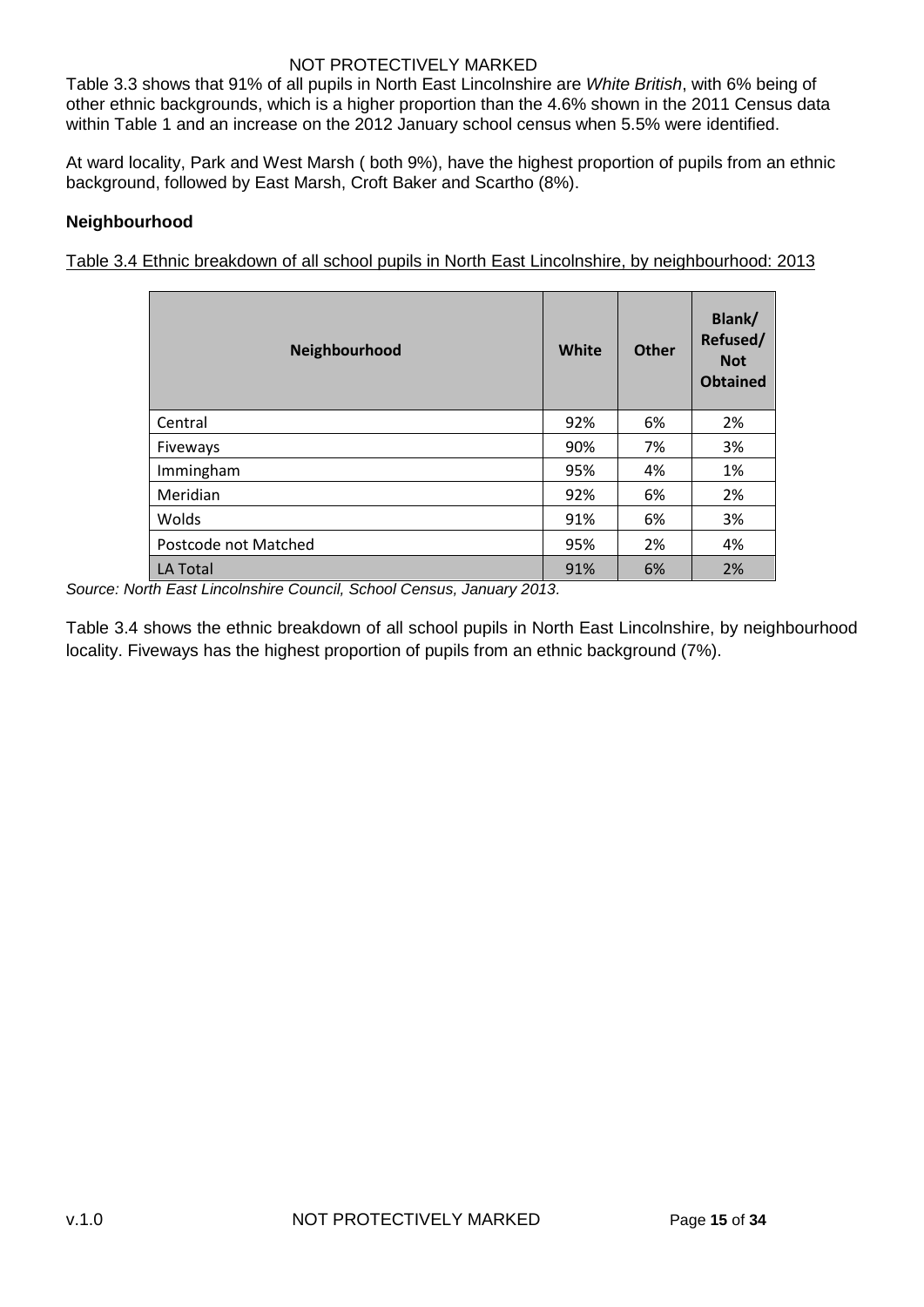# <span id="page-15-0"></span>**Section 4: Disability**

# <span id="page-15-1"></span>**KEY POINTS**

- As at May 2013, there were 1,920 Incapacity Benefit (IB) and Severe Disablement Allowance (SDA) claimants in North East Lincolnshire, of which 42.7% were aged 25 to 49 years; this figure is 1.2% higher than the Yorkshire and Humber region and 3.1% higher than national figures.
- 92.2% of IB and SDA claimants in North East Lincolnshire were long-term claimants who had been in receipt of these benefits for 5 years or more. This proportion is slightly below figures for the Yorkshire and Humber region (93.0%) and England (93.2%)
- Of the 2080 claimants of IB/SDA or Income support, who were re-assessed between October 2010 and August 2012 1350 ( 65%) were assessed as eligible for Employment and Support Allowance ( ESA); of these 510 were assessed to be provided with unconditional support.
- There were 9,050 DLA claimants residing in North East Lincolnshire in May 2013. A high proportion (73.4%) of DLA claimants had been claiming the benefit for over 5 years . This is marginally higher than the proportion across the Yorkshire and Humber region (72.8%) but below the England figure  $(75.7%)^8$
- The latest available results from the Annual Population Survey (December 2012) suggest that 19.8% of the working age population (aged 16-64) in North East Lincolnshire have a disability. There are a higher proportion of working age females in North East Lincolnshire who are disabled (21.3%) compared to males  $(18.3\%)$ <sup>9</sup>
- The 2011 Census estimates that in North East Lincolnshire, there are 18,708 households with at least one person with a long-term health problem or disability. 9.3% of the usual resident population of North East Lincolnshire are limited a lot in their day-to-day routine, which is comparable to both regional and national figures.
- At the time of the 2011 Census a total of 15,993 people resident in North East Lincolnshire stated that they provided unpaid care.<sup>10</sup>

# <span id="page-15-2"></span>**DESCRIPTION**

This section considers information available relating to people with disabilities. A person has a disability if they have a physical or mental impairment which has a substantial and long-term adverse effect on their ability to carry out normal day-to-day activities.

Numbers and types of benefit claimants including Incapacity Benefit ( IB), Severe Disablement Allowance ( SDA), and Disability Living Allowance ( DLA) are one of the key sources of data available. From October 2008 the Employment and Support Allowance ( ESA) replaced these benefits for all new claimants. Existing claimants, who are not due to reach State Pension Age before April 2014, have been, or will be assessed, for Employment and Support Allowance. Personal Independent payments ( PIP) will replace DLA.<sup>11</sup> The Annual Population Survey and the 2011 census also include questions which provide an estimate of the population size.

  $7$  Department of Work and Pensions, Employment and Support Allowance: Outcomes of work capability assessments, Great Britain, April 2013

<sup>8</sup> Benefit Payments - DLA, May 2013, NOMIS, https://www.nomisweb.co.uk accessed December 2013

<sup>&</sup>lt;sup>9</sup> Annual Population Survey, Dec 2012 NOMIS, [https://www.nomisweb.co.uk](https://www.nomisweb.co.uk/) accessed December 2013. <sup>10</sup> 2011 Census, Office of National Statistics, 2012

 $11$  Data on PIP will not be released until early 2014 at the earliest. PIP statistics release strategy, <https://www.gov.uk/government/collections/personal-independence-payment-statistics>, December 2013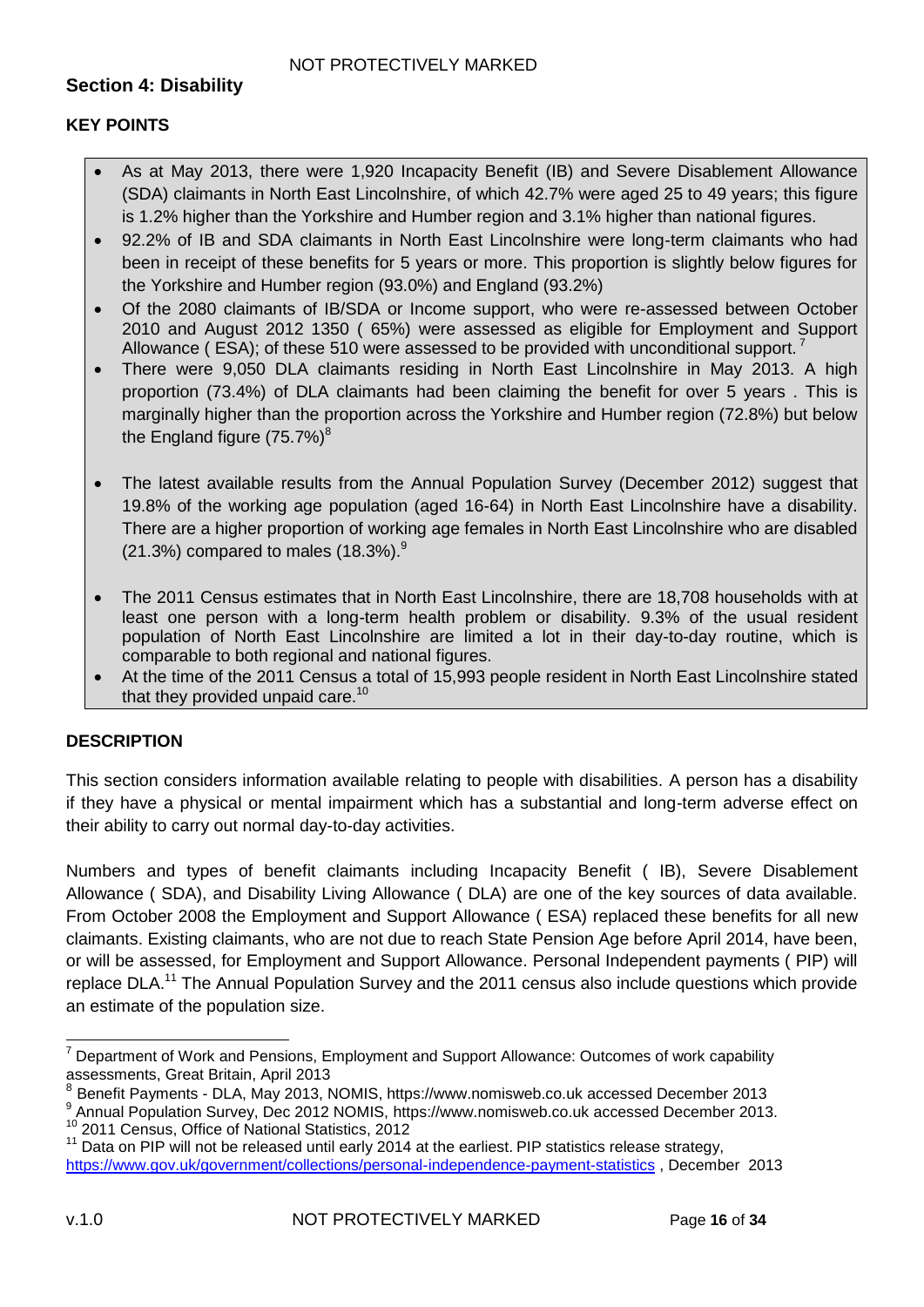#### <span id="page-16-0"></span>**NATIONAL, REGIONAL**

#### <span id="page-16-1"></span>**Benefits**

Table 4.1 shows that as at May 2013, there were 1,920 IB and SDA claimants in North East Lincolnshire, of which 42.7% were aged 25 to 49 years, this figure 1.2% higher than the Yorkshire and Humber region and 3.1% higher than national figures. 92.2% of IB and SDA claimants in North East Lincolnshire were long-term claimants who had been in receipt of these benefits for 5 years or more. This proportion is slightly below figures for the Yorkshire and Humber region (93.0%) and England (93.2%)

| Table 4.1 Summary of IB/SDA claimants: May 2013 |
|-------------------------------------------------|
|-------------------------------------------------|

|                                    | <b>North East</b><br>Lincolnshire |               | <b>Yorkshire &amp;</b><br><b>Humber</b> |               | <b>England</b> |               |
|------------------------------------|-----------------------------------|---------------|-----------------------------------------|---------------|----------------|---------------|
|                                    | <b>Number</b>                     | $\frac{0}{0}$ | <b>Number</b>                           | $\frac{0}{0}$ | <b>Number</b>  | $\frac{0}{0}$ |
| Total claimants                    | 1,920                             |               | 609,890                                 |               | 61,270         |               |
| <b>Claimants aged:</b>             |                                   |               |                                         |               |                |               |
| $16 - 17$                          | $\sim$                            |               | $\sim$                                  |               | $\sim$         |               |
| 18 to 24                           | 40                                | 2.1%          | 8,690                                   | 1.4%          | 870            | 1.4%          |
| 25 to 49                           | 820                               | 42.7%         | 253,060                                 | 41.5%         | 24,240         | 39.6%         |
| 50 to 59                           | 570                               | 29.7%         | 200,830                                 | 32.9%         | 19,770         | 32.3%         |
| 60 and over                        | 490                               | 26%           | 147,280                                 | 24.1%         | 16,390         | 26.8%         |
| unknown age                        | $\sim$                            |               | 40                                      | 0.0%          | $\sim$         |               |
|                                    |                                   |               |                                         |               |                |               |
| Claims over 5 years in<br>duration | 1,770                             | 92.2%         | 567,220                                 | 93.0%         | 57,110         | 93.2%         |

#### $\sim$  nil or negligible

*Source: Benefit Payments - IB/SDA, May 2013, NOMIS, https://www.nomisweb.co.uk/ accessed December 2013*

The number of claimants for IB/SDA has substantially reduced since 2012 ( Feb 2012 4,365 claimants) as re-assessments for ESA eligibility to take place.

Tables 4.2.1 and 4.2.2 contain the latest data on the re-assessment of IB/SDA/ Income Support (IS) claims. The inclusion of IS claimants means that current data on benefits is less indicative of the number of people with a disability than previously. In the period October 2010 to August 2012 2,080 claimants were re-assessed in North East Lincolnshire of those 65% were had their entitlement to ESA agreed. This percentage is lower than that published for the Yorkshire and Humber ( 68% ) or England (70%). Eligibility for benefit is classified under one of 2 outcomes:

- Work Related Activity Group Those in this group are not expected to work, but are provided with help and support to prepare for work where possible
- Support Group This group have the most severe functional impairments and so are provided with unconditional support.<sup>12</sup>

North East Lincolnshire has a lower percentage of assessments ( 25%) with the outcome of 'Support Group' than seen in Yorkshire and the Humber (30%) or all England ( 29%).

 $\overline{\phantom{a}}$  $12$  Department of Work and Pensions, Employment and Support Allowance: Outcomes of work capability assessments, Great Britain, April 2013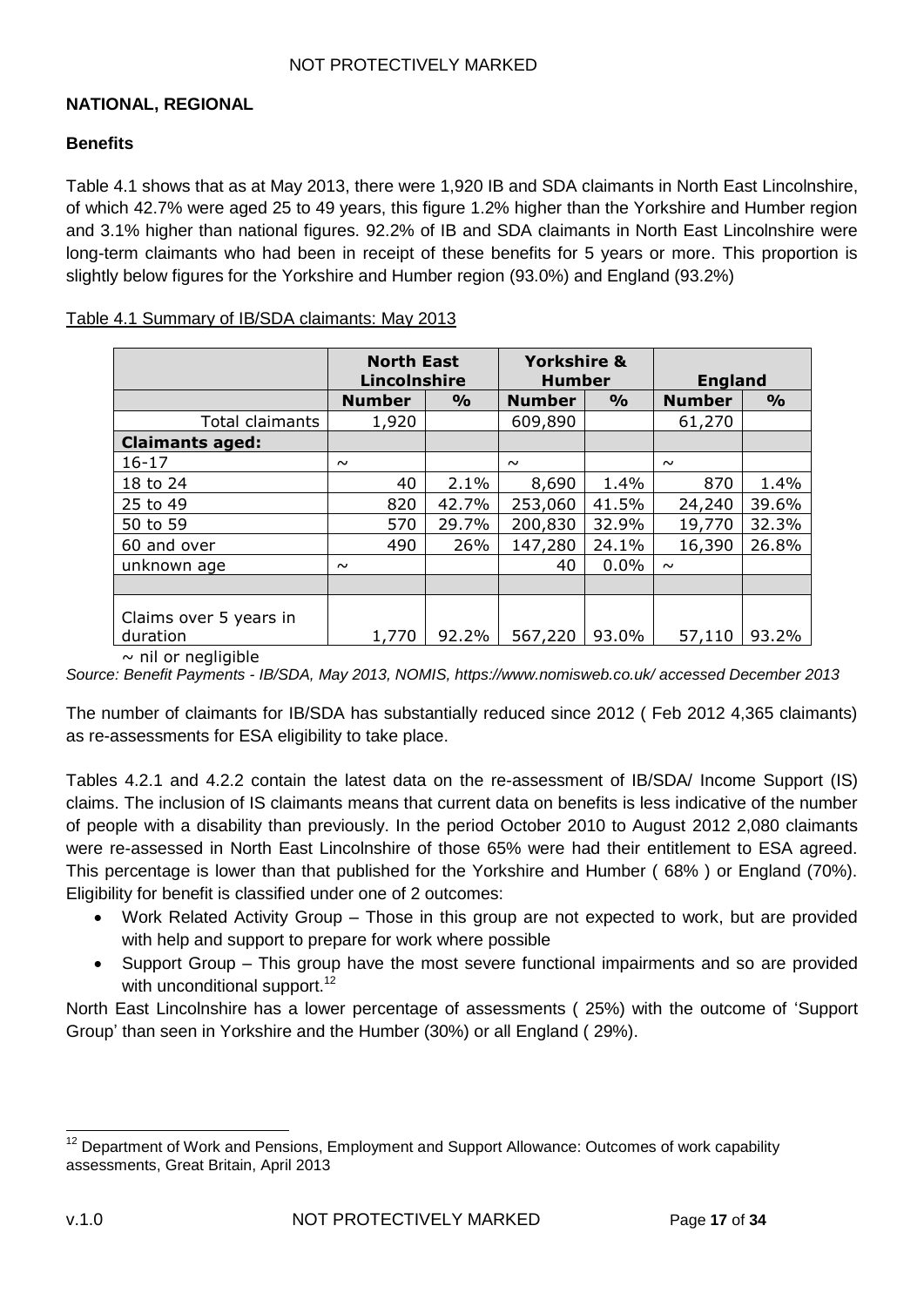Table 4.2.1 Summary of re-assessment of existing IB/SDA/IS claims – case load volume: Oct 2010 to August 2012

|                                   | Volume of caseloads                                                                          |                                                  |                 |                 |                |                                                           |          |            |         |
|-----------------------------------|----------------------------------------------------------------------------------------------|--------------------------------------------------|-----------------|-----------------|----------------|-----------------------------------------------------------|----------|------------|---------|
|                                   | Outcomes of claims where functional assessment has been<br>Status of claims where functional |                                                  |                 |                 |                |                                                           |          |            | Total   |
|                                   | completed                                                                                    |                                                  |                 |                 |                | assessment has not been completed                         | Caseload |            |         |
|                                   |                                                                                              | Entitled to Employment and Support<br>Allowance: |                 | Fit for<br>Work | Any<br>outcome | Still in<br>Closed<br>Any<br>before<br>status<br>progress |          |            |         |
|                                   | Work<br>Related<br>Activity<br>Group                                                         | Support<br>Group                                 | Either<br>group |                 |                | assessment                                                |          |            |         |
| <b>England</b>                    | 232.970                                                                                      | 167.500                                          | 400.470         | 168.150         | 568.620        | 20,430                                                    | 14.570   | 35,00<br>0 | 603,620 |
| Yorkshire &<br><b>Humberside</b>  | 25.340                                                                                       | 19.930                                           | 45.270          | 21,170          | 66.450         | 2,260                                                     | 900      | 3,160      | 69,600  |
| <b>North East</b><br>Lincolnshire | 840                                                                                          | 510                                              | 1,350           | 730             | 2,080          | 70                                                        | 40       | 110        | 2,190   |

*Source: ESA allowance outcomes of work capability assessments, October 2010 to August 2012, April 2013*

#### Table 4.2.2 Percentage of completed re-assessments of existing IB/SDA/IS claims : Oct 2010 to August 2012

|                                  | Percentage of completed assessment caseloads |                                                                   |        |              |             |  |  |  |  |  |
|----------------------------------|----------------------------------------------|-------------------------------------------------------------------|--------|--------------|-------------|--|--|--|--|--|
|                                  |                                              | Outcomes of claims where functional assessment has been completed |        |              |             |  |  |  |  |  |
|                                  |                                              | Entitled to Employment and Support                                |        | Fit for Work | Any outcome |  |  |  |  |  |
|                                  |                                              | Allowance:                                                        |        |              |             |  |  |  |  |  |
|                                  | Work                                         | Support                                                           | Either |              |             |  |  |  |  |  |
|                                  | Related<br>Activity<br>Group                 | Group                                                             | group  |              |             |  |  |  |  |  |
| <b>England</b>                   | 41                                           | 29                                                                | 70     | 30           | 100         |  |  |  |  |  |
| Yorkshire &<br><b>Humberside</b> | 38                                           | 30                                                                | 68     | 32           | 100         |  |  |  |  |  |
| North East<br>Lincolnshire       | 40                                           | 25                                                                | 65     | 35           | 100         |  |  |  |  |  |

*Source: ESA allowance outcomes of work capability assessments, October 2010 to August 2012, April 2013*

As seen in Table 4.3, there were 9,050 DLA claimants residing in North East Lincolnshire in May 2013. The age distribution of these claimants differs to IB/SDA claimants, whereby the largest proportion are aged 60 and over (37.3%), while 25.2% are aged between 25 and 49 years. This pattern of distribution appears at both regional and national level with the majority being 60 years and over.

A high proportion (73.4%) of DLA claimants have been claiming the benefit for over 5 years . This is marginally higher than the proportion across the Yorkshire and Humber region (72.8%) but below the England figure (75.7%)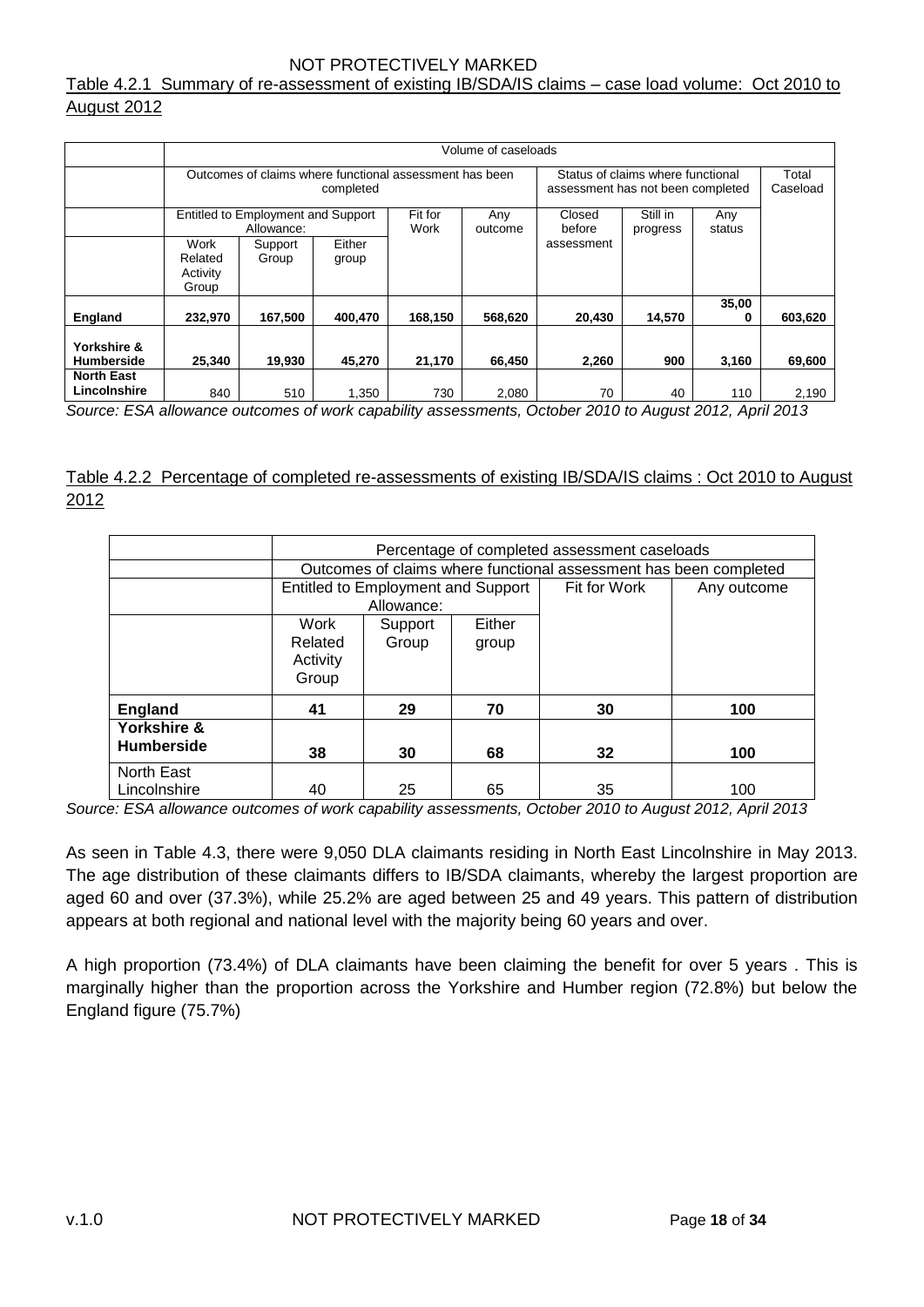#### NOT PROTECTIVELY MARKED Table 4.3 Summary of DLA claimants: May 2013

|                                       | <b>North East</b><br>Lincolnshire |               | <b>Yorkshire &amp;</b><br><b>Humber</b> |               | <b>England</b> |               |  |
|---------------------------------------|-----------------------------------|---------------|-----------------------------------------|---------------|----------------|---------------|--|
|                                       | <b>Number</b>                     | $\frac{0}{0}$ | <b>Number</b>                           | $\frac{0}{0}$ | <b>Number</b>  | $\frac{9}{0}$ |  |
| Total claimants                       | 9,050                             |               | 2,729,000                               |               | 305,270        |               |  |
| <b>Claimants</b>                      |                                   |               |                                         |               |                |               |  |
| aged:                                 |                                   |               |                                         |               |                |               |  |
| Under 16                              | 1,050                             | 11.6%         | 308,460                                 | 11.3%         | 29,210         | 9.6%          |  |
| 16 to 24                              | 790                               | 8.7%          | 190,250                                 | 7.0%          | 18,770         | 6.1%          |  |
| 25 to 49                              | 2,280                             | 25.2%         | 687,440                                 | 25.2%         | 73,400         | 24.0%         |  |
| 50 to 59                              | 1,540                             | 17.0%         | 497,090                                 | 18.2%         | 55,090         | 18.0%         |  |
| 60 and over                           | 3,380                             | 37.3%         | 1,045,680                               | 38.3%         | 128,790        | 42.2%         |  |
| unknown age                           | $\sim$                            | $\sim$        | 80                                      | 0.0%          | 10             | 0.0%          |  |
|                                       |                                   |               |                                         |               |                |               |  |
| Claims over 5<br>years in<br>duration | 6,640                             | 73.4%         | 1,986,930                               | 72.8%         | 230,980        | 75.7%         |  |
| .                                     |                                   |               |                                         |               |                |               |  |

 $\sim$  nil or negligible

*Source: Benefit Payments - DLA, May 2013, NOMIS, https://www.nomisweb.co.uk accessed December 2013*

#### <span id="page-18-0"></span>**Working age**

The ONS Annual Population Survey collects data on people with a disability. The latest available data is for the year ending December 2012 is shown in table  $4.4^{13}$  The results suggest that 19.8% of the working age population (aged 16-64) in North East Lincolnshire have a disability. There are a higher proportion of working age females in North East Lincolnshire who are disabled (21.3%) compared to males (18.3%).

Yorkshire and Humber and national figures for the percentage of working age people with a disability are higher than in North East Lincolnshire.

| Table 4.4 Working age population who are disabled, by gender: 2011/12 |  |  |
|-----------------------------------------------------------------------|--|--|
|                                                                       |  |  |

| <b>Population aged 16 to</b> | <b>North East</b><br>Lincolnshire |               | <b>Yorkshire &amp;</b><br><b>Humber</b> |      | <b>England</b> |               |  |
|------------------------------|-----------------------------------|---------------|-----------------------------------------|------|----------------|---------------|--|
| 64 who are disabled          | <b>Number</b>                     | $\frac{O}{O}$ | <b>Number</b><br>$\frac{6}{6}$          |      | <b>Number</b>  | $\frac{1}{2}$ |  |
| All                          | 19,300                            | 19.8          | 765,600                                 | 22.2 | 6,894,400      | 20.4          |  |
| Males                        | 8,900                             | 18.3          | 356,600                                 | 20.7 | 3,211,500      | 19.1          |  |
| Females                      | 10,500                            | 21.3          | 409,100                                 | 23.7 | 3,682,900      | 21.8          |  |

*Source: Annual Population Survey, Dec 2012 NOMIS, [https://www.nomisweb.co.uk](https://www.nomisweb.co.uk/) accessed December 2013.* 

<sup>13</sup> In April 2013 the ONS adopted a new standardised question on individuals with health problems. The question was changed from: "Do you have any health problems or disabilities that you expect will last for more than a year?" to "Do you have any physical or mental health conditions or illnesses lasting or expecting to last 12 months or more? "This has led to a discontinuity in survey responses. The ONS have therefore suspended the data series until March 2014 when a whole year of data will be available. *<http://www.nomisweb.co.uk/articles/783.aspx>*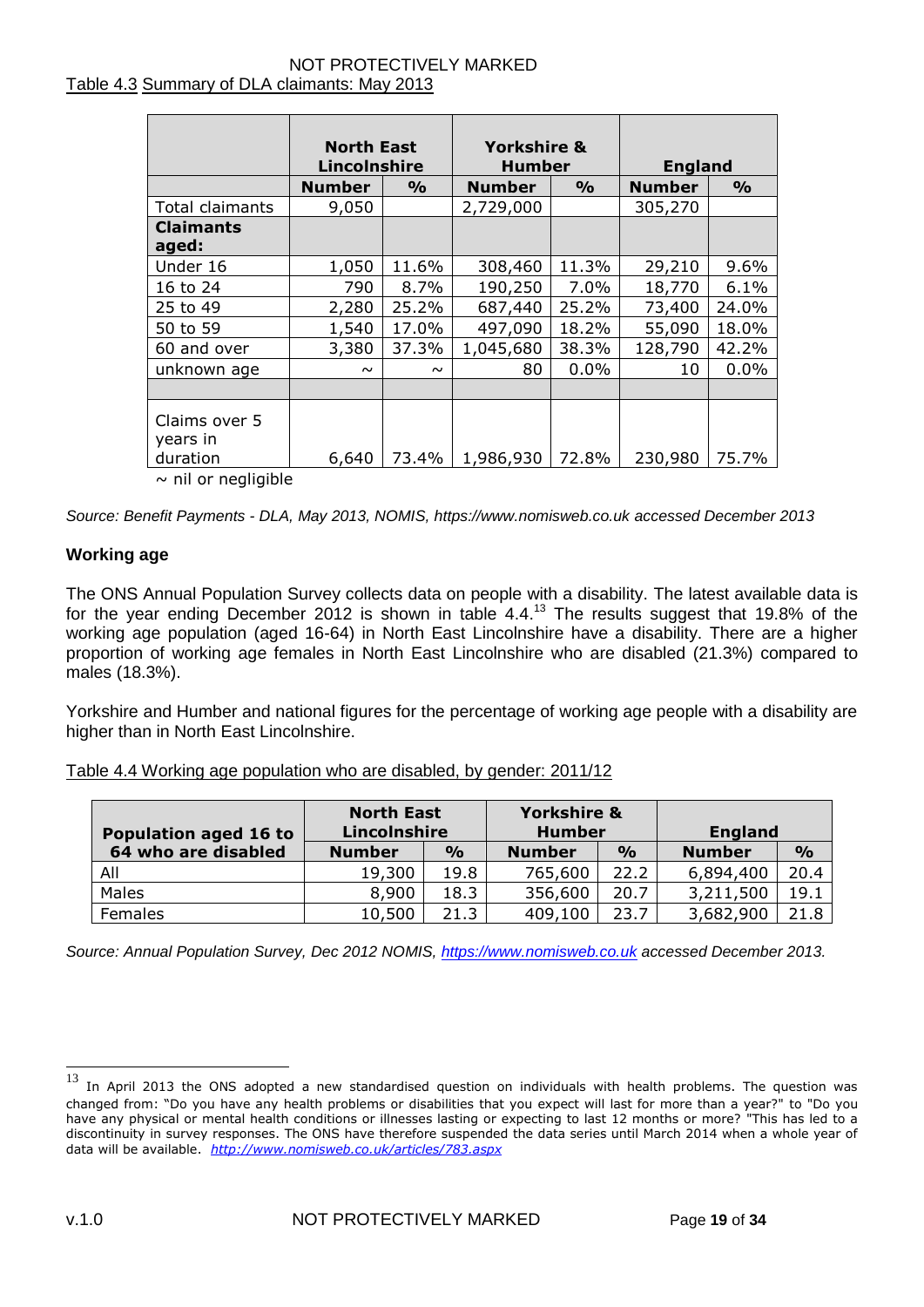#### <span id="page-19-0"></span>**People registered as blind or partially sighted**

As of 31 March 2011, 420 people were registered as blind in North East Lincolnshire. Of these, 57.1% were aged 75 or over. There were 395 partially sighted residents in North East Lincolnshire at the same date, 55.7% of which are aged 75 and over.

Table 4.5 Number of residents registered blind or partially sighted, by broad age group: 2011

|                                        |              | Age group, in years |         |          |          |          |       |  |  |
|----------------------------------------|--------------|---------------------|---------|----------|----------|----------|-------|--|--|
|                                        | <b>Total</b> | $0$ to 4            | 5 to 17 | 18 to 49 | 50 to 64 | 65 to 74 | 75 or |  |  |
|                                        |              |                     |         |          |          |          | lover |  |  |
| <b>Registered blind</b>                | 420          | 0.0%                | 2.4%    | 14.3%    | 16.7%    | 9.5%     | 57.1% |  |  |
| <b>Registered partially</b><br>sighted | 395          | 0.0%                | 3.8%    | 16.5%    | 10.1%    | 12.7%    | 55.7% |  |  |

*Source: Registered blind and partially sighted people, NHS, http://www.ic.nhs.uk, 31st March 2011.* 

#### <span id="page-19-1"></span>**Long-term health problems and provision of unpaid care**

Table 4.6 shows the number of households with one person with a long-term health problem or disability, categorised by the identification of dependents, within the household. In North East Lincolnshire, there are 18,708 households in total, of which 15,702 have no dependents, together this represents 26.8% of all the households in North East Lincolnshire.

Table 4.6 Number of households with one person with a long-term health problem or disability: 2011

| <b>Locality</b>         | Households with one person with a long-<br>term health problem or disability |                |              |               |  |  |  |
|-------------------------|------------------------------------------------------------------------------|----------------|--------------|---------------|--|--|--|
|                         |                                                                              | With dependent | No dependent |               |  |  |  |
|                         | <b>Number</b>                                                                | %              | Number       | $\frac{9}{6}$ |  |  |  |
| North East Lincolnshire | 3,006                                                                        | 4.3%           | 15,702       | 22.5%         |  |  |  |
| Yorkshire & Humber      | 102,883                                                                      | 4.6%           | 490,160      | 22.0%         |  |  |  |
| England                 | 1,019,932                                                                    | 4.6%           | 4,639,674    | 21.0%         |  |  |  |

*Source: 2011 Census: Long-term health problems, Office for National Statistics 2012*

Table 4.7 shows those residents who are severely limited in their day-to-day activities due to a health problem or disability. 9.3% of the usual resident population of North East Lincolnshire are limited a lot in their day-to-day routine, which is comparable to both regional and national figures. When we look at the working age population (aged 16-64), 4% are limited due to a health problem or disability.

#### Table 4.7 Number of whose day-to-day activities are limited a lot: 2011

|                         | Persons whose day-to-day activities are<br>limited a lot |                     |                   |               |  |  |  |
|-------------------------|----------------------------------------------------------|---------------------|-------------------|---------------|--|--|--|
| <b>Locality</b>         |                                                          | All usual residents | <b>Aged 16-64</b> |               |  |  |  |
|                         | <b>Number</b>                                            | $\frac{9}{6}$       | Number            | $\frac{9}{6}$ |  |  |  |
| North East Lincolnshire | 14,786                                                   | 9.3%                | 6,384             | 4.0%          |  |  |  |
| Yorkshire & Humber      | 478,358                                                  | 9.1%                | 211,198           | 4.0%          |  |  |  |
| England                 | 4,405,394                                                | 8.3%                | 1,924,080         | 3.6%          |  |  |  |

*Source: 2011 Census: Health and provision of unpaid care, Office for National Statistics 2012*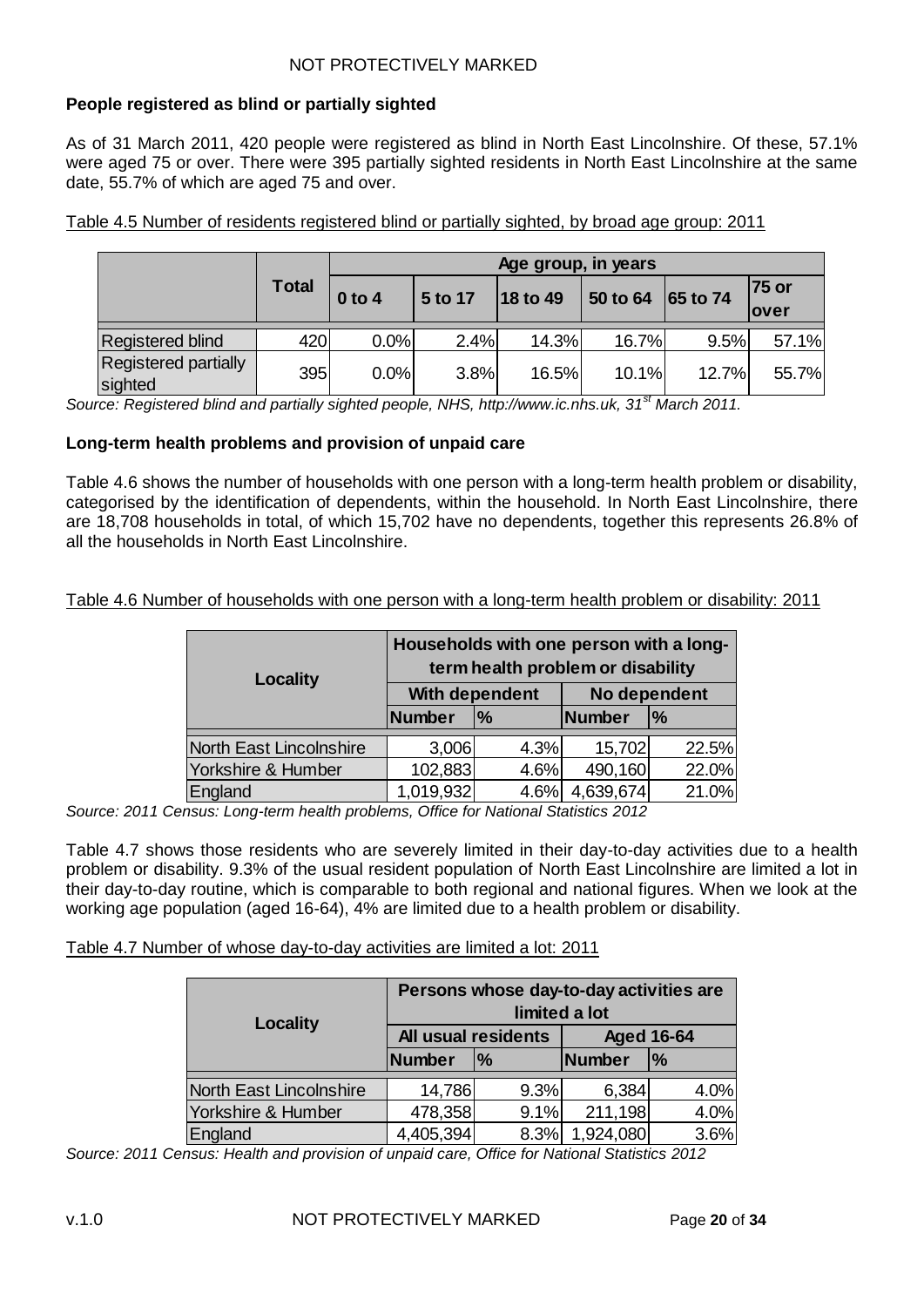Unpaid care includes looking after, giving help or support to family members, friends, neighbours or others, because of long-term physical or mental ill-health or disability or problems relating to old age. At the time of the 2011 Census 15,993 people resident in North East Lincolnshire stated that they provided unpaid care. 57% of those who provide unpaid care do so for 1 to 19 hours a week, 13.2% for 20 to 49 hours a week and 29.8% for 50 or more hours a week (Table 4.8)

|                         | Persons who provide unpaid care |               |                          |               |                            |               |  |  |  |
|-------------------------|---------------------------------|---------------|--------------------------|---------------|----------------------------|---------------|--|--|--|
| Locality                | 1 to 19 hours a week            |               | 20 to 49 hours a<br>week |               | 50 or more hours a<br>week |               |  |  |  |
|                         |                                 |               |                          |               |                            |               |  |  |  |
|                         | Number                          | $\frac{9}{6}$ | <b>Number</b>            | $\frac{1}{2}$ | Number                     | $\frac{9}{6}$ |  |  |  |
| North East Lincolnshire | 9,114                           | 57.0%         | 2,117                    | 13.2%         | 4,762                      | 29.8%         |  |  |  |
| Yorkshire & Humber      | 341,658                         | 62.0%         | 74,574                   | 13.5%         | 135,109                    | 24.5%         |  |  |  |
| England                 | 3,452,636                       | 63.6%         | 721,143                  | 13.3%         | 1,256,237                  | 23.1%         |  |  |  |

Table 4.8 Number of persons who provide unpaid care, by the number of hours per week: 2011

*Source: 2011 Census: Health and provision of unpaid care, Office for National Statistics 2012.*

# <span id="page-20-0"></span>**Section 5: Marriage and civil partnership**

#### <span id="page-20-1"></span>**KEY POINTS**

- Estimates from the 2011 Census indicate that there were 129,377 residents aged 16 and over living in North East Lincolnshire, of which 45.2% were married. This percentage is an increase from the 42.3% of the population who were reported as married in the 2001 Census. Divorce rates in North East Lincolnshire are higher than the regional and national averages and have seen a slight increase of 0.7% since the 2001 Census.
- The 2011 census estimated 185 persons in a Registered Same-Sex Civil Partnership. <sup>14</sup>
- The rate<sup>15</sup> of partnership formations taking place in North East Lincolnshire has followed the national and regional trends but at a lower level. 58 formations were confirmed between 2008 and 2012.<sup>16</sup>

#### <span id="page-20-2"></span>**DESCRIPTION**

Marriage and Civil Partnership became one of the protected characteristics under the Equality Act 2010. This section assesses the marital and civil partnership status of the over 16 population of North East Lincolnshire.

The Civil Partnership Act 2004 was passed enabling same sex couples to have their relationships legally recognised as 'civil partnerships' and granting same-sex partners rights and responsibilities identical to opposite-sex couples, including property rights, parental responsibility and next-of-kin rights.

'Marriage' in the following statistics is defined as a 'union between a man and a woman' however a further new law, enacted in July 2013, has also made same sex marriages lawful. (Marriage ( Same-sex couples) Act 2013). The first gay marriages are expected in Summer 2014.

<sup>&</sup>lt;sup>14</sup> 2011 Census, Office of National Statistics, 2012

<sup>&</sup>lt;sup>15</sup> Rate is locally calculated from using population statistics downloaded from North East Lincs Informed December 2013<http://www.nelincsdata.net/IAS/>

<sup>16</sup> *Civil partnership formations 2012, Office for National Statistics,2013*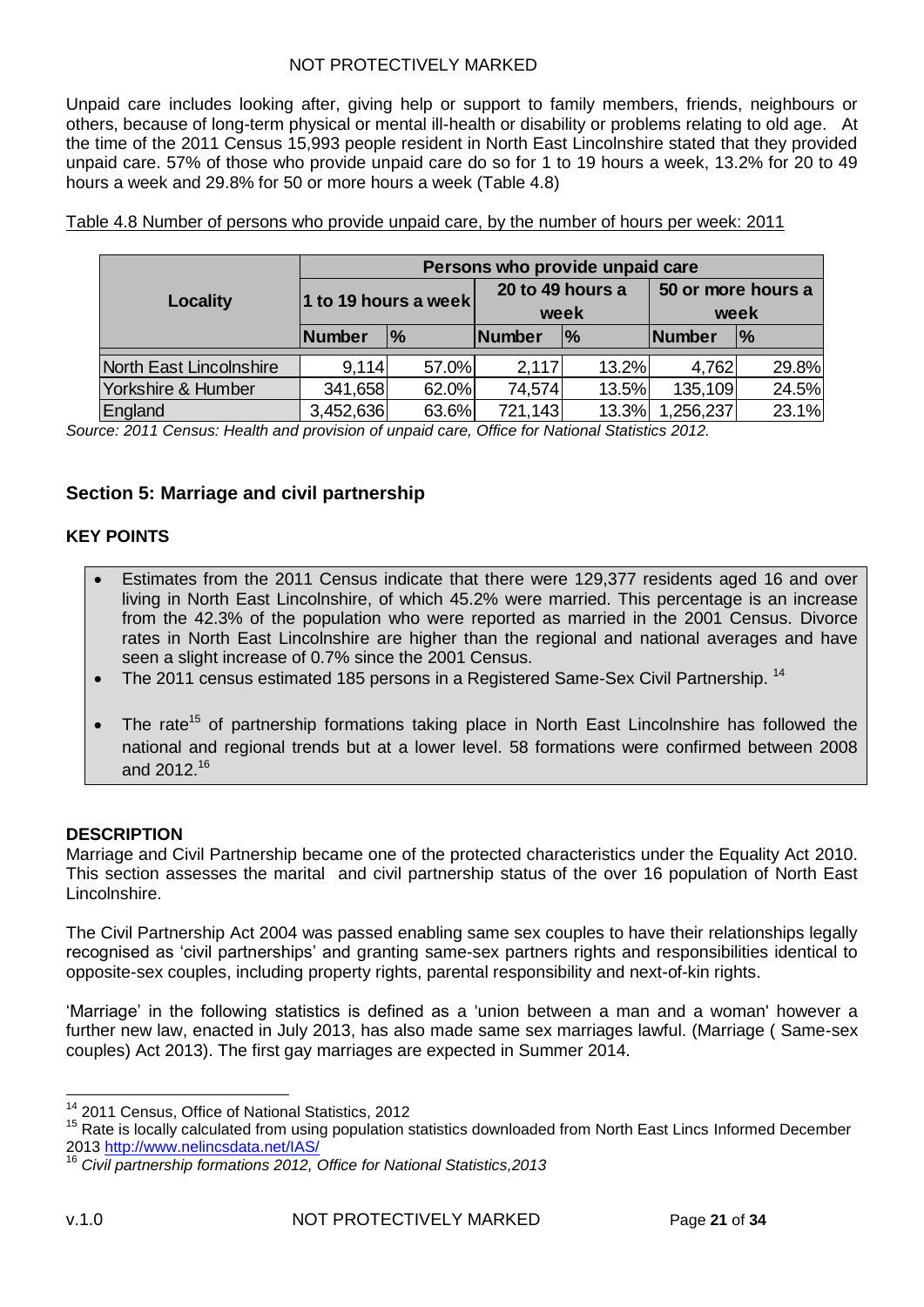#### <span id="page-21-0"></span>**NATIONAL, REGIONAL**

At the time of the 2011 Census there were 129,377 people aged 16 and over living in North East Lincolnshire, 45.2% of which are married and 33.1% were single (and never married).

The proportion of the population who are married (45.2%) in North East Lincolnshire is slightly lower when compared to regional (46.8%) and national (46.6%) figures. There has been an increase on the 42.3% reported in the 2001 Census.

| Locality                | <b>Over 16</b><br>population | <b>Married</b><br>Single |       | lln a same-sex<br>civil partnership | Separated |       | Divorced Widowed |
|-------------------------|------------------------------|--------------------------|-------|-------------------------------------|-----------|-------|------------------|
| North East Lincolnshire | 129,377                      | 33.1%                    | 45.2% | 0.1%                                | 2.6%      | 11.2% | 7.8%             |
| Yorkshire & Humber      | 4,285,941                    | 33.9%                    | 46.8% | 0.2%                                | 2.6%      | 9.3%  | 7.2%             |
| England                 | 42,989,620                   | 34.6%                    | 46.6% | 0.2%                                | 2.7%      | 9.0%  | 6.9%             |

Table 5.1 Marital and civil partnership status of over 16 population: 2011

*Source: 2011 Census population estimates, Marital and Civil Partnership Status, Office for National Statistics* 

Table 5.1 also depicts that divorce rates at 11.2% are proportionately higher in North East Lincolnshire than the regional and national average. The percentage of divorced residents has seen a slight increase of 0.7% on the 10.5% reported in the 2001 Census.

The 2011 census estimated 185 persons in a Registered Same-Sex Civil Partnership. The Civil Partnership Act 2004 came into force in England on 21st December 2005, the rate<sup>17</sup> of partnership formations taking place in North East Lincolnshire has followed the national and regional trends (Figure 5.1) but at a lower level. 58 formations were confirmed between 2008 and 2012.(Table 5.2)



#### Fig. 5.1 Rate of civil partnership formations 2008 to 2012

*Source: Civil Partnership Formations 2012, Office of National Statistics , October 2013*

 $\overline{\phantom{a}}$  $17$  Rate is locally calculated from using population statistics downloaded from North East Lincs Informed December 2013<http://www.nelincsdata.net/IAS/>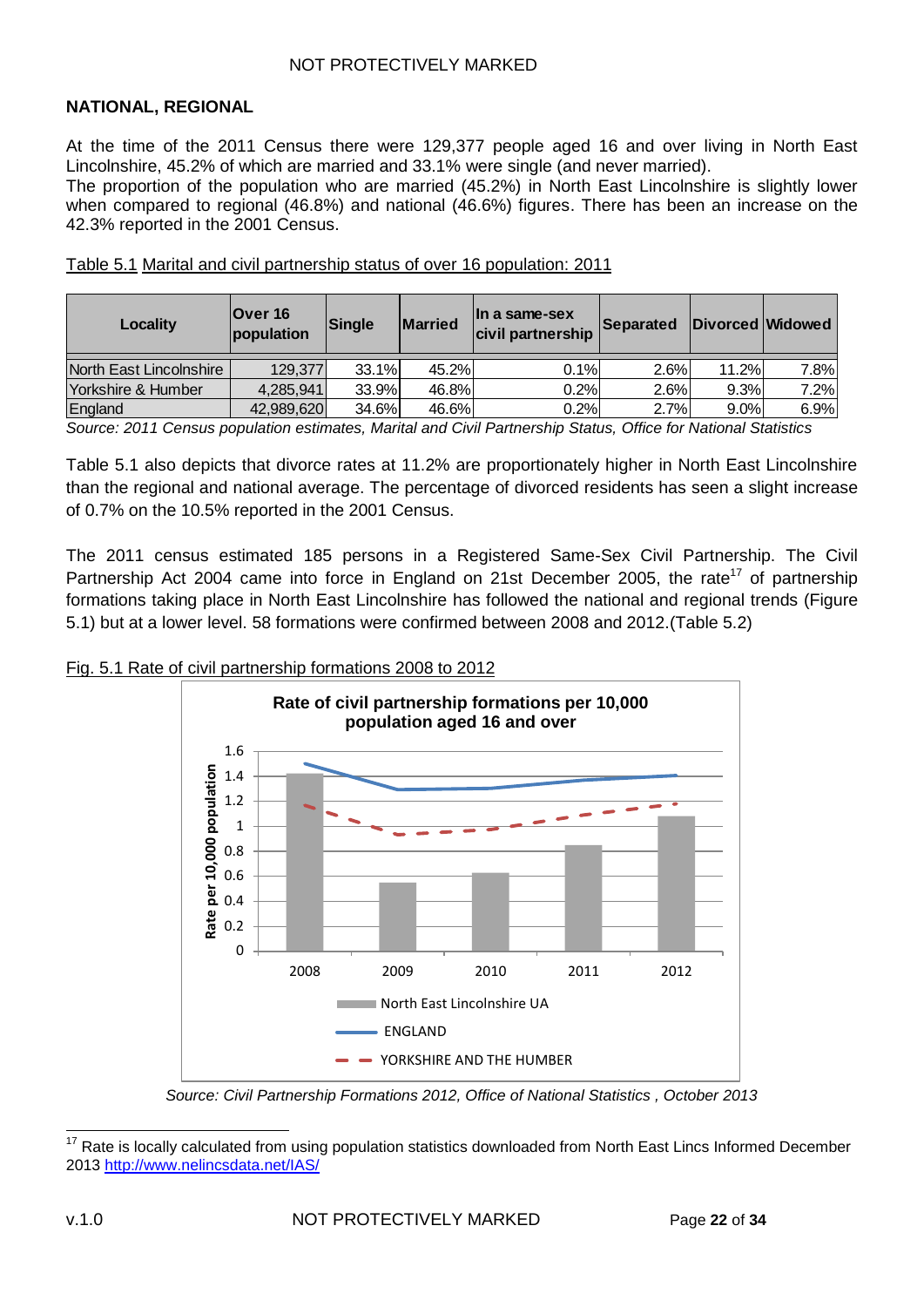#### Table 5.2 Number of civil partnership formations per year: 2008-2012

| Area of formation                                                      | 2008  | 2009  | 2010  | 2011  | $2012^{18}$ |
|------------------------------------------------------------------------|-------|-------|-------|-------|-------------|
|                                                                        | Total | Total | Total | Total | $\tau$ otal |
| North East Lincolnshire UA                                             | 18    |       |       | 11    |             |
| iuil northarabin formationa 2012, Office for National Otatiotica, 2012 |       |       |       |       |             |

*Source: Civil partnership formations 2012, Office for National Statistics, 2013*

# <span id="page-22-0"></span>**Section 6: Sex**

#### <span id="page-22-1"></span>**KEY POINTS**

- Mid-2012 population statistics ( ONS) estimate that 51% of the resident population of North East Lincolnshire are females in against 50.8% across England. A bias towards females increases gradually after the age of 69.
- In the over 90 age group an estimated 71.7 % of residents are female.
- In North East Lincolnshire both genders have, on average, a lower life expectancy than the average of all England. In North East Lincolnshire female life expectancy at birth for 2010-2012 was 81.9 years compared with 77.9 for males. The comparative England figures were 83.0 years for females and 79.2 years for males.<sup>19</sup>

#### <span id="page-22-2"></span>**DESCRIPTION**

The Office of National Statistics publish annual mid-year estimates and life-expectancy datasets which include a breakdown by gender.

 $\overline{\phantom{a}}$ 

 $18$  Figures for 2012 are published as provisional as additional ceremonies may not be notified within timescales for the ONS publication

<sup>&</sup>lt;sup>19</sup> Life expectancy at birth and at aged 65 by local areas in the United Kingdom, 2000-02 to 2010-2012 Office for National Statistics, October 2013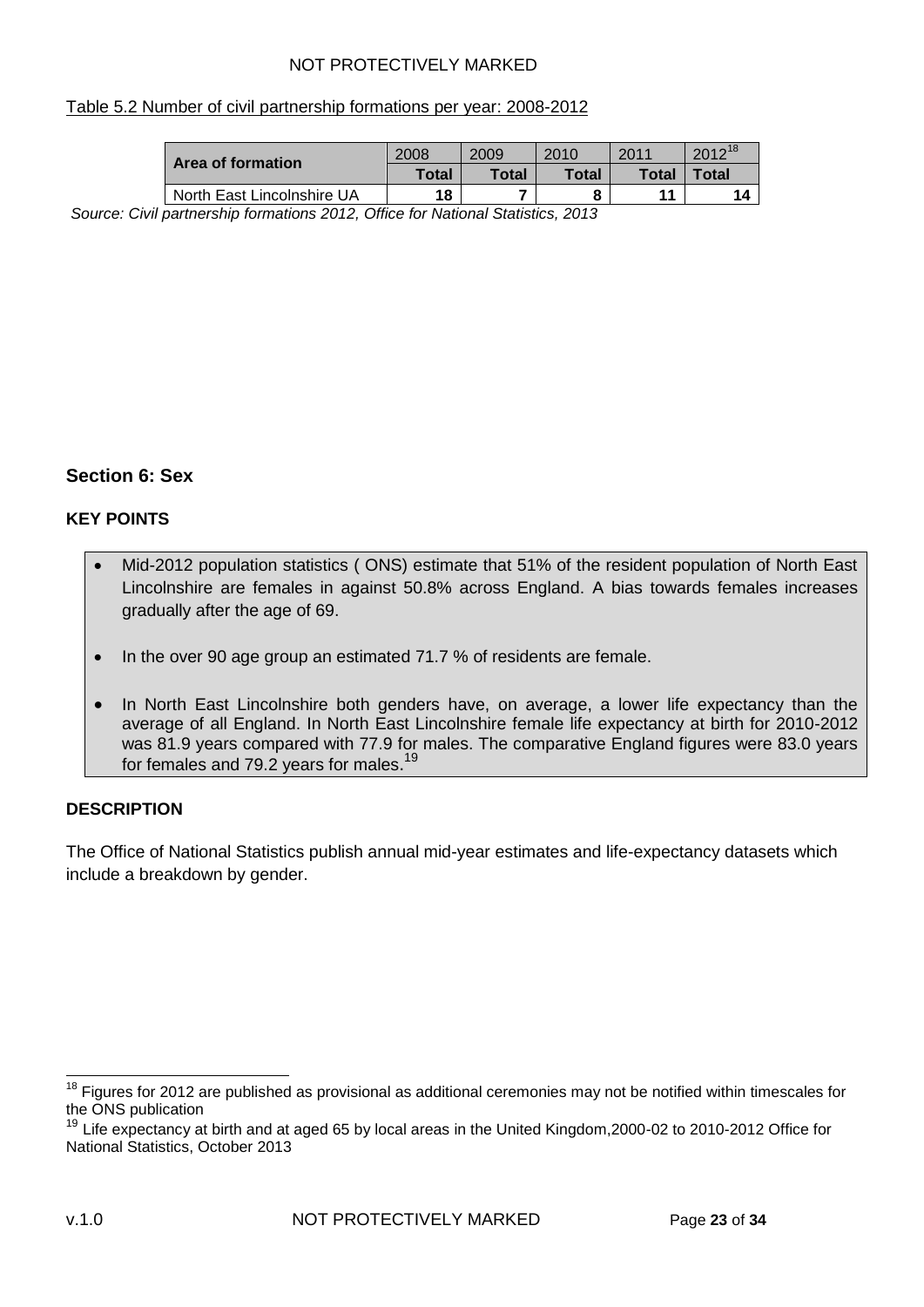# <span id="page-23-0"></span>**NATIONAL, REGIONAL**





*Source: Mid-2012 population estimates, Office for National Statistics sourced from North East Lincs Informed.*

The gender profile for North East Lincolnshire ( Figure 6.1 and Table 6.1) shows a slightly larger bias towards females than observed across England with 51% females in North East Lincolnshire against 50.8% across England.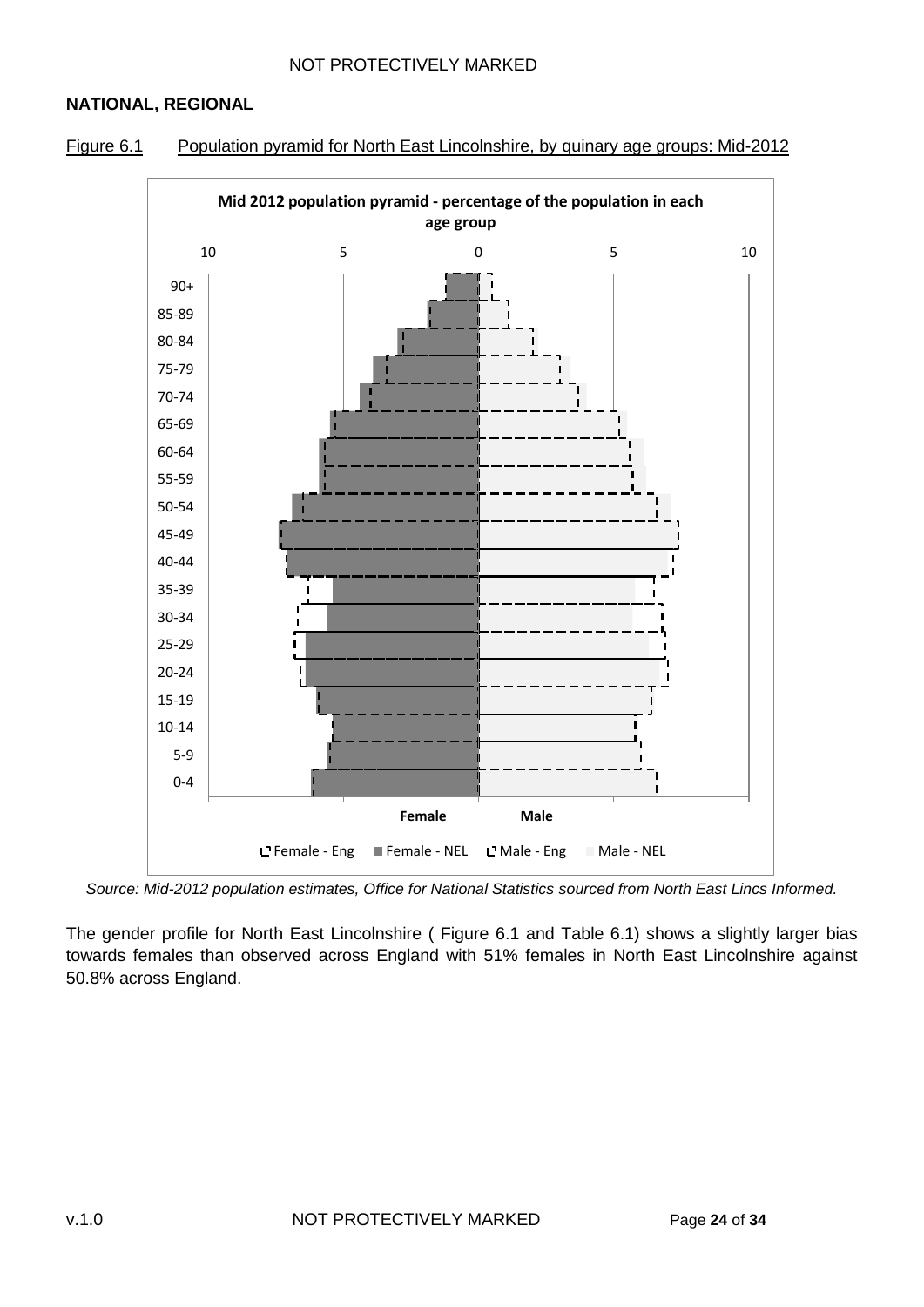#### NOT PROTECTIVELY MARKED Table 6.1 Estimated population by gender and 5 year age group: Mid-2012

| Age       | <b>North East</b><br>Lincolnshire | <b>North East</b><br>Lincolnshire |             | <b>England</b> |       |
|-----------|-----------------------------------|-----------------------------------|-------------|----------------|-------|
| groups    | population                        | <b>Female</b>                     | <b>Male</b> | Female         | Male  |
| All Ages  | 159727                            | 51.0%                             | 49.0%       | 50.8%          | 49.2% |
| $0 - 4$   | 10143                             | 49.4%                             | 50.6%       | 48.8%          | 51.2% |
| $5 - 9$   | 9263                              | 49.0%                             | 51.0%       | 48.8%          | 51.2% |
| $10 - 14$ | 8967                              | 48.8%                             | 51.2%       | 48.8%          | 51.2% |
| 15-19     | 9952                              | 49.2%                             | 50.8%       | 48.7%          | 51.3% |
| 20-24     | 10466                             | 49.6%                             | 50.4%       | 49.4%          | 50.6% |
| 25-29     | 10086                             | 51.3%                             | 48.7%       | 50.1%          | 49.9% |
| 30-34     | 9027                              | 50.3%                             | 49.7%       | 50.2%          | 49.8% |
| 35-39     | 8922                              | 49.2%                             | 50.8%       | 50.1%          | 49.9% |
| $40 - 44$ | 11226                             | 51.3%                             | 48.7%       | 50.5%          | 49.5% |
| 45-49     | 11821                             | 50.9%                             | 49.1%       | 50.5%          | 49.5% |
| 50-54     | 11141                             | 50.3%                             | 49.7%       | 50.4%          | 49.6% |
| 55-59     | 9653                              | 49.8%                             | 50.2%       | 50.6%          | 49.4% |
| 60-64     | 9579                              | 50.4%                             | 49.6%       | 51.0%          | 49.0% |
| 65-69     | 8827                              | 50.9%                             | 49.1%       | 51.3%          | 48.7% |
| 70-74     | 6747                              | 53.4%                             | 46.6%       | 52.6%          | 47.4% |
| 75-79     | 5894                              | 54.4%                             | 45.6%       | 54.4%          | 45.6% |
| 80-84     | 4203                              | 58.2%                             | 41.8%       | 58.2%          | 41.8% |
| 85-89     | 2450                              | 64.4%                             | 35.6%       | 63.5%          | 36.5% |
| $90+$     | 1360                              | 71.7%                             | 28.3%       | 72.3%          | 27.7% |

*Source: Mid-2012 population estimates, Office for National Statistics sourced from North East Lincs Informed ( NELI)*

In the age group 0 to 24 the percentage of males is slightly more than the percentage of females. Later age groups, with the exception of the 35 to 39 and 55 to 59 show bias towards females with the bias increasing after the age of 69.

Differences between numbers of males and females in the older age groups can be explained by looking at average life expectancy figures.

Figures 6.2, 6.3 and 6.4 show average life expectancy increased for both men and women in the period from 2000 to 2012. Male life expectancy has been consistently below that of females both from birth and for the number of years expected post 65.

In North East Lincolnshire both genders have, on average, a lower life expectancy than the average of all England. In North East Lincolnshire female life expectancy at birth for 2010-2012 was 81.9 years compared with 77.9 for males. The comparative England figures were 83.0 years for females and 79.2 years for males.

Average life expectancy at age 65 for females in North East Lincolnshire ( 2010-2012) was 20.3 years compared with 17.8 years for males. This compares with an average 21.1 years for females and 18.6 years for males in England as a whole.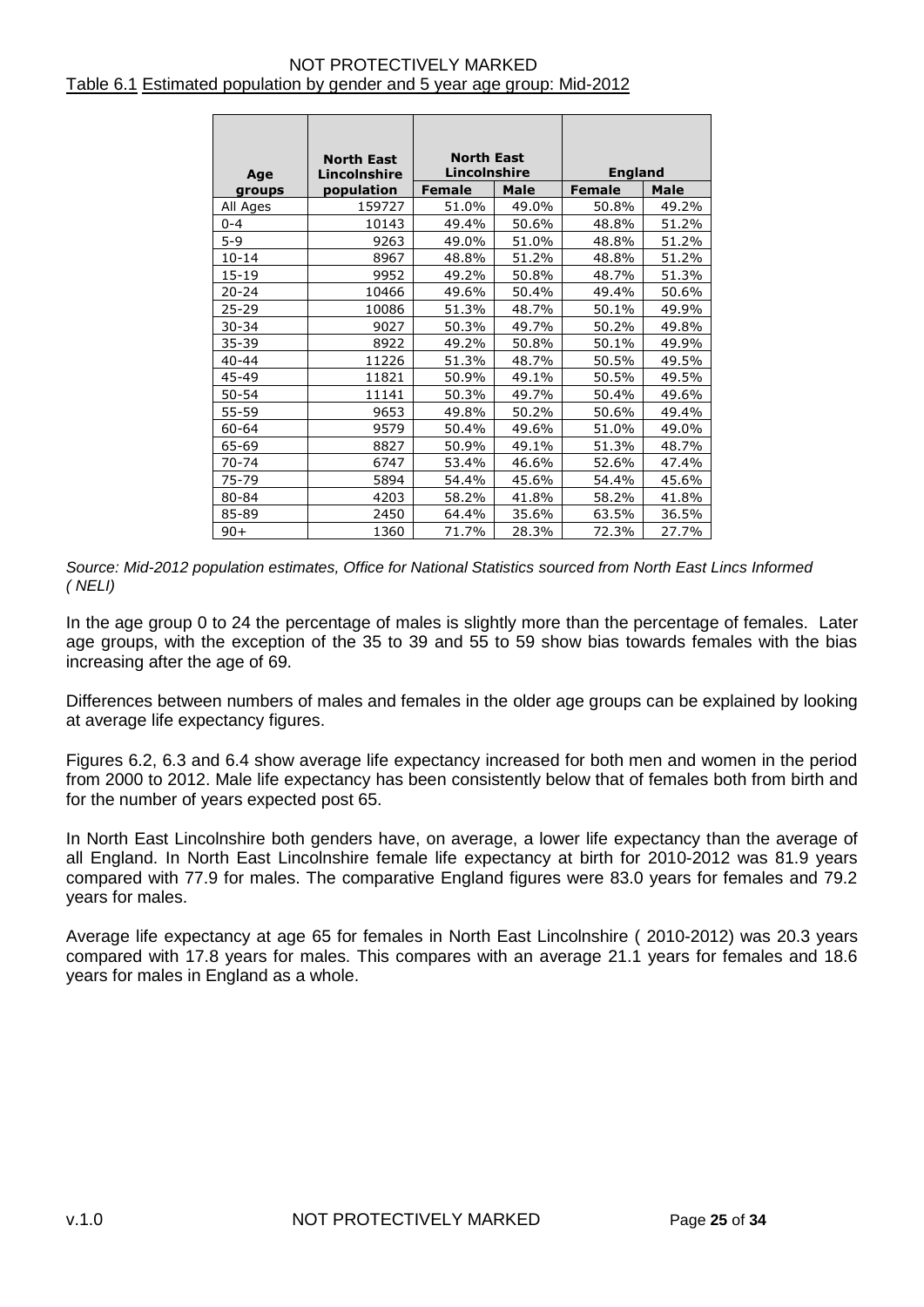

*Source: Life expectancy at birth and at aged 65 by local areas in the United Kingdom,2000-02 to 2010-2012 Office for National Statistics, October 2013*

Figure 6.3 Life expectancy at 65 trend: 2000/02 to 2010/12



*Source: Life expectancy at birth and at aged 65 by local areas in the United Kingdom,2000-02 to 2010-2012 Office for National Statistics, October 2013*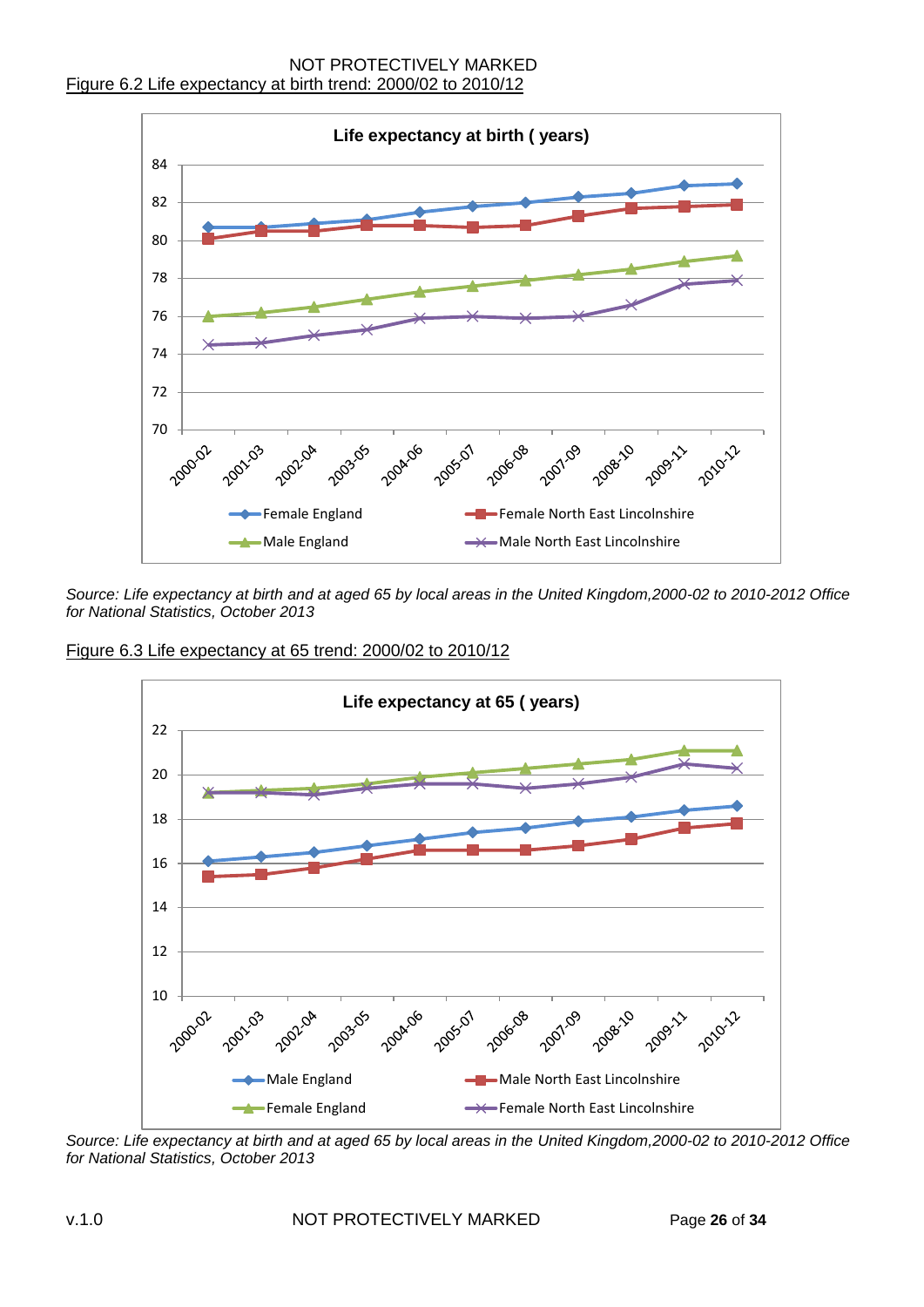When life expectancy at birth results are ranked ( where 1 is the highest and 346 is the lowest) across areas it can be seen that North East Lincolnshire, with a result of 289<sup>th</sup> for females and 284<sup>th</sup> for males for the period 2010-12, is in the worst quarter of results across England. During the period 2000-02 to 2008-10 male life expectancy in North East Lincolnshire was ranked as up to 79 places worse than female life expectancy. This trend reversed for 2009-11 and 2010-12 with the ranking for female life expectancy being 5 places below male life expectancy for 2010-12.



#### Figure 6.4 Life expectancy at birth ranking trend: 2000/02 to 2010/12

*Source: Life expectancy at birth and at aged 65 by local areas in the United Kingdom,2000-02 to 2010-2012 Office for National Statistics, October 2013*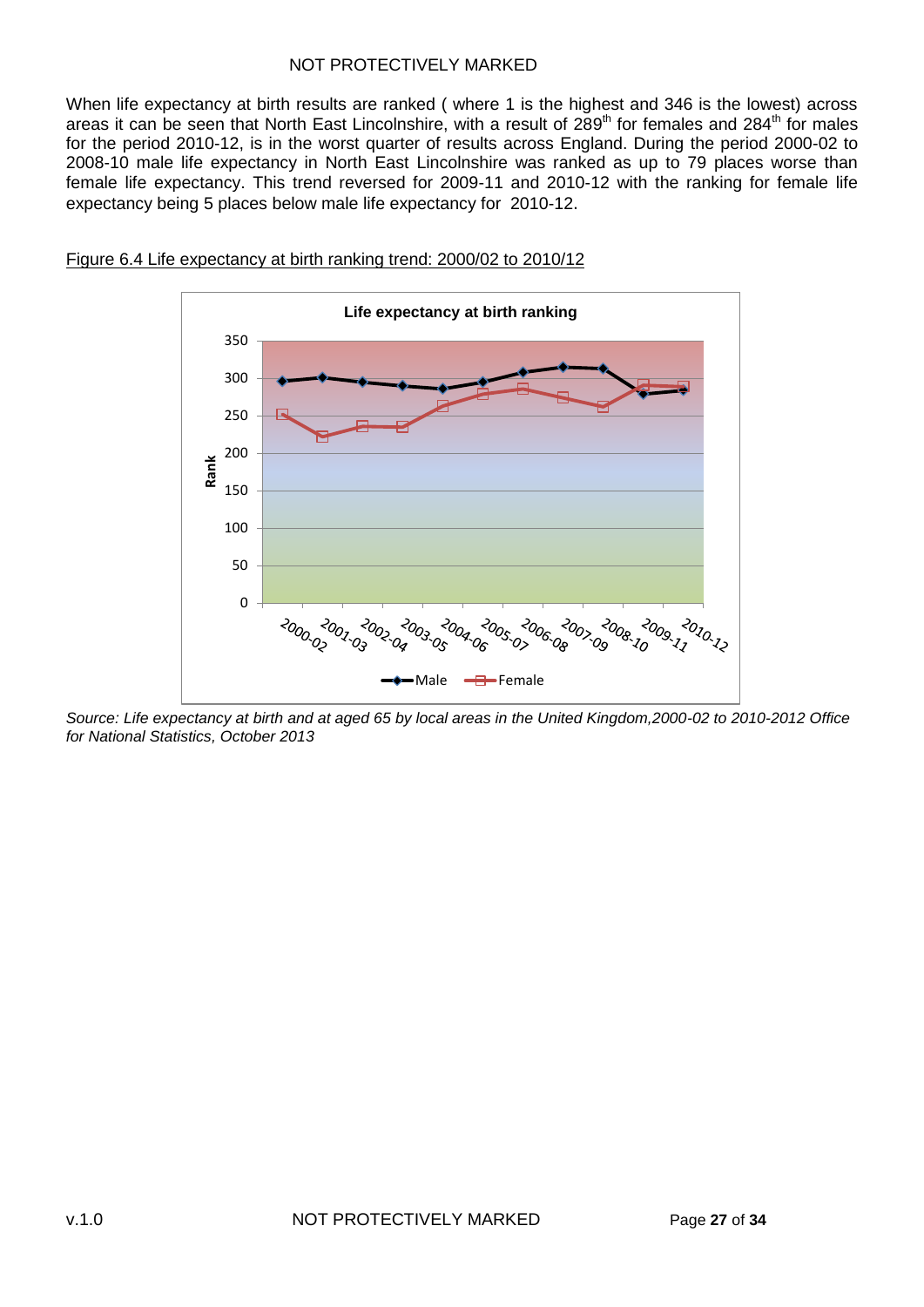# <span id="page-27-0"></span>**Section 7: Pregnancy and maternity**

# <span id="page-27-1"></span>**KEY POINTS**

- The number of births in North East Lincolnshire increased overall between 2008 and 2012 with the largest year-on-year increase being between 2010/2011 and 2011/2012 at 3.4%.
- Births in East Marsh, West Marsh, Haverstoe, Humberston and New Waltham, Waltham, West Marsh and the Wolds declined over the 3 years 2009-10 to 2011-12, with West Marsh and the Wolds having the sharpest decline at -20%.
- The largest percentage increase is seen in Scartho where a 66% increase in births has been recorded.<sup>20</sup>
- ONS provisional figures for September 2012 give a rate of 47.1 conceptions per thousand women, aged 15 to 17, for North East Lincolnshire compared with 29.4 in the Yorkshire and Humber region and 26.0 in England as a whole.
- Of the conceptions to women under 18 during 2011-12 in North East Lincolnshire 36.9% led to abortions, this is a lower percentage than that observed in the Yorkshire and Humber region (42.5%) and in England  $(49.3\%)^{21}$
- During 2011 at a regional level the rate of still births ( 5.7 per 1,000 live births) the rate of infant deaths (4.8 per 1,000 live births) is higher than the rate observed in England as a whole ( 5.2 and 4.2 per 1,000 live births respectively.<sup>22</sup>

#### <span id="page-27-2"></span>**DESCRIPTION**

Pregnancy is the condition of being pregnant or expecting a baby. Maternity refers to the period after the birth. This section considers the number births recorded by local maternity services, the number of under 18 conceptions at a local authority level compared with regional and national figures.

# <span id="page-27-3"></span>**NORTH EAST LINCOLNSHIRE**

Table 7.1 shows how the number of births recorded by maternity services in North East Lincolnshire increased between 2008 and 2012 with the largest increase being between 2010/2011 and 2011/2012 at 3.4%.

<sup>20</sup> *North East Lincolnshire CTP – Maternity Information, Number of births, 2012.*

<sup>21</sup> *Quarterly Conceptions to Women Aged under 18 by Local Authority, 1998-2012, Office for National Statistics, November 2013*

<sup>22</sup> *Live births, stillbirths and infant deaths by area of residence 2011, Office of National Statistics 2013*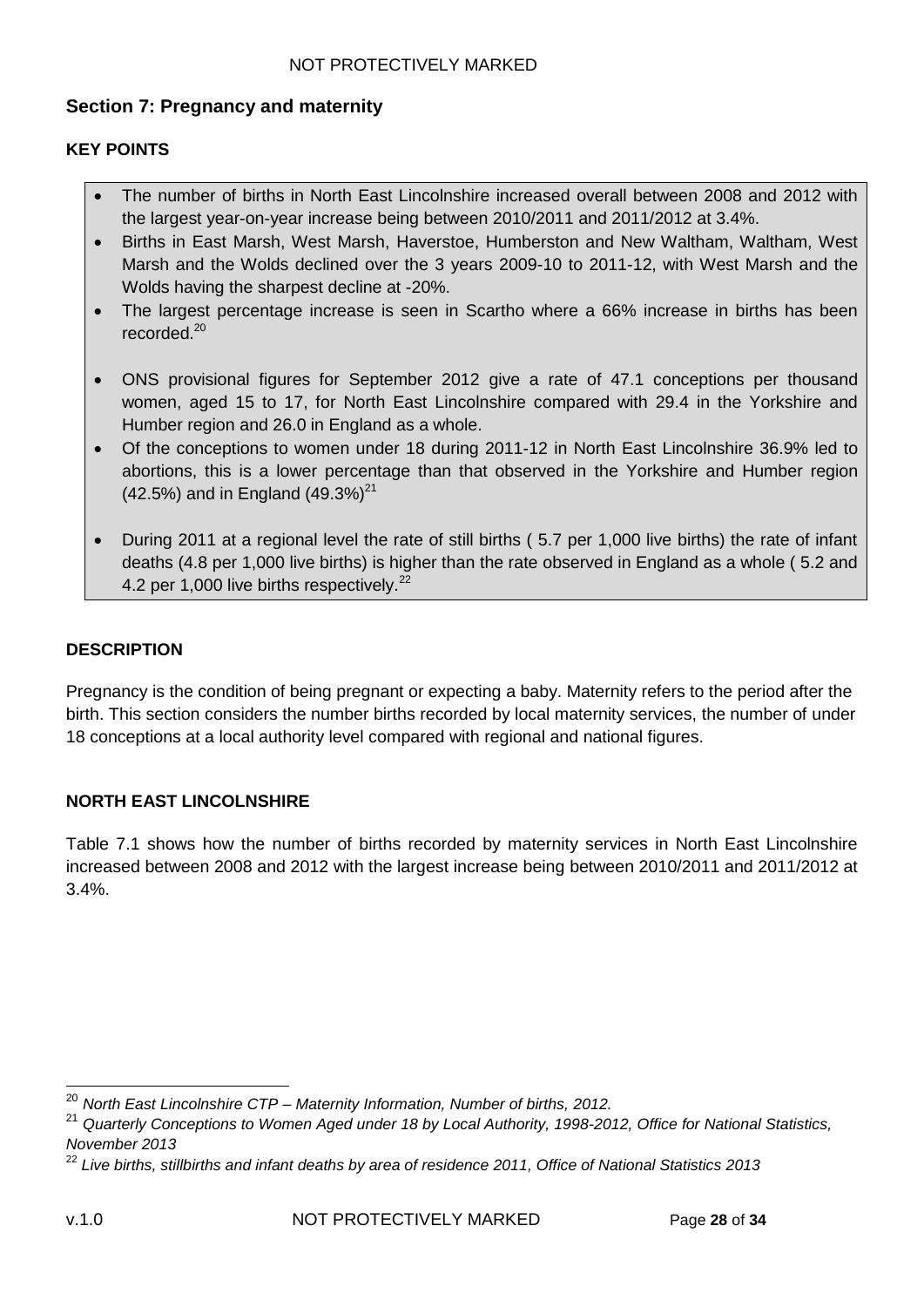| Year      | <b>Total</b><br><b>Births</b> | %<br>change |
|-----------|-------------------------------|-------------|
| 2008-2009 | 1857                          |             |
| 2009-2010 | 1909                          | 2.8%        |
| 2010-2011 | 1901                          | $-0.4%$     |
| 2011-2012 | 1966                          | 3.4%        |

Table 7.1 Year on year comparison: Total number of births in North East Lincolnshire: 2008 - 2012

*Source: North East Lincolnshire CTP – Maternity Information, Number of births, 2012.*

# <span id="page-28-0"></span>**Electoral Wards**

Table 7.2 shows that at a ward level, the highest numbers of births can be seen in East Marsh, South and Sidney Sussex with more than 200 births per ward during 2011-2012.

An overall 3% increase in births, for the 3 years 2009-10 to 2011-12, disguises a wide variation in trend within each ward. Births in East Marsh, West Marsh, Haverstoe, Humberston and New Waltham, Waltham, West Marsh and the Wolds have declined with West Marsh and the Wolds having the sharpest decline at -20%. The largest percentage increase is seen in Scartho where a 66% increase in births has been recorded.

|             |  | Table 7.2 Year on year comparison: Total number of births in North East Lincolnshire, by electoral ward: |  |  |  |  |  |  |
|-------------|--|----------------------------------------------------------------------------------------------------------|--|--|--|--|--|--|
| 2008 - 2012 |  |                                                                                                          |  |  |  |  |  |  |

|                                   | 2009/10 | 2010/11 | 2011/12 | % change 09/10 to 11/12 |
|-----------------------------------|---------|---------|---------|-------------------------|
| <b>Croft Baker</b>                | 127     | 141     | 133     | 5%                      |
| <b>East Marsh</b>                 | 238     | 226     | 225     | $-5%$                   |
| <b>Freshney</b>                   | 103     | 108     | 119     | 16%                     |
| <b>Haverstoe</b>                  | 62      | 64      | 58      | $-6%$                   |
| <b>Heneage</b>                    | 179     | 199     | 196     | 9%                      |
| <b>Humberston and New Waltham</b> | 51      | 65      | 50      | $-2%$                   |
| Immingham                         | 132     | 133     | 139     | 5%                      |
| Park                              | 139     | 104     | 140     | 1%                      |
| <b>Scartho</b>                    | 64      | 85      | 106     | 66%                     |
| <b>Sidney Sussex</b>              | 185     | 201     | 217     | 17%                     |
| <b>South</b>                      | 195     | 209     | 204     | 5%                      |
| <b>Waltham</b>                    | 50      | 39      | 43      | $-14%$                  |
| <b>West Marsh</b>                 | 181     | 129     | 144     | $-20%$                  |
| <b>Wolds</b>                      | 60      | 41      | 48      | $-20%$                  |
| Yarborough                        | 143     | 157     | 144     | 1%                      |
|                                   | 1909    | 1901    | 1966    | 3%                      |

*Source: North East Lincolnshire CTP – Maternity Information, Number of births, 2012.*

#### <span id="page-28-1"></span>**Neighbourhood**

At the aggregated neighbourhood level, there is a clear disparity in the distribution of births across North East Lincolnshire, with a large number of births being localised within Central and Fiveways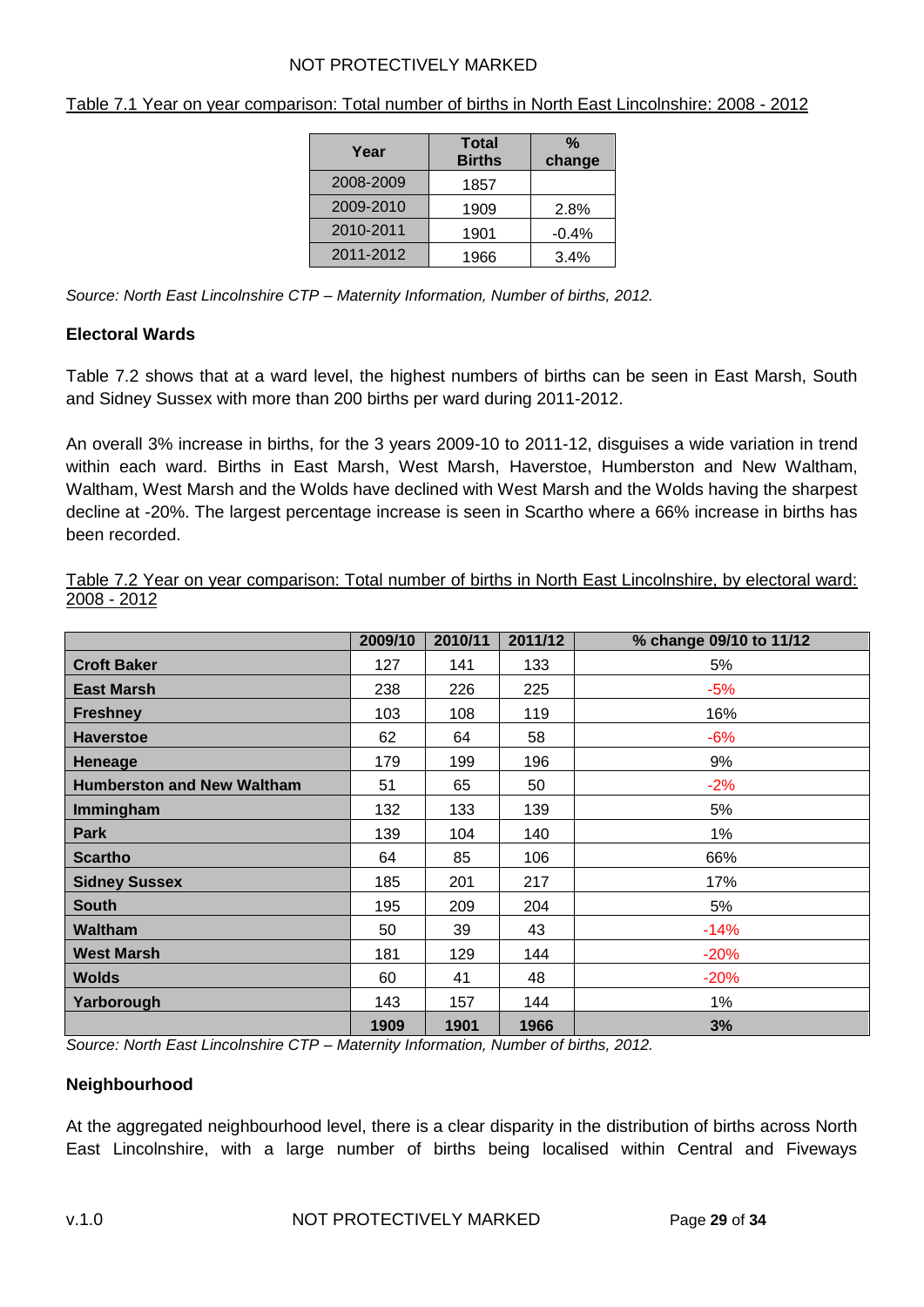neighbourhoods. It is worth noting that the resident population of Central makes up 33.8% of the overall population of North East Lincolnshire<sup>23</sup> and 38.2% of the recorded births.<sup>24</sup>

Table 7.3 Year on year comparison: Total number of births in North East Lincolnshire, by neighbourhood: 2009-10 – 2011-2012

|                 | 2009/10 | 2010/11 | 2011/12 | % change 09/10 to 11/12 |
|-----------------|---------|---------|---------|-------------------------|
| <b>Central</b>  | 761     | 707     | 751     | $-1\%$                  |
| <b>Fiveways</b> | 602     | 626     | 638     | 6%                      |
| Immingham       | 132     | 133     | 139     | 5%                      |
| <b>Meridian</b> | 240     | 270     | 241     | 0%                      |
| <b>Wolds</b>    | 174     | 165     | 197     | 13%                     |
|                 | 1909    | 1901    | 1966    | 3%                      |

*Source: North East Lincolnshire CTP – Maternity Information, Number of births, 2012.*

#### <span id="page-29-0"></span>**NATIONAL, REGIONAL**

The number of conceptions<sup>25</sup> to women aged under 18 has reduced in the 1998 to 2012 period (Figure 7.4) but remains of concern in North East Lincolnshire as rates are substantially more than in comparator groups. Provisional figures for September 2012 give a rate of 47.1 conceptions per thousand women, aged 15 to 17, for North East Lincolnshire compared with 29.4 in the Yorkshire and Humber region and 26.0 in England as a whole. ( Table 7.4)





*Source: Quarterly Conceptions to Women Aged under 18 by Local Authority, 1998-2012, Office for National Statistics, November 2013*

<sup>23</sup> *Source: Mid-2012 population estimates, Office for National Statistics – data locally aggregated from Mid-2012 Population Estimates for 2012 Wards in England and Wales by Single Year of Age and Sex*

<sup>24</sup> *North East Lincolnshire CTP – Maternity Information, Number of births, 2012*

<sup>25</sup> *Conception statistics include pregnancies that result in: one or more live or stillbirths (a maternity) or a legal abortion under the Abortion Act 1967, they do not include miscarriages or illegal abortions.*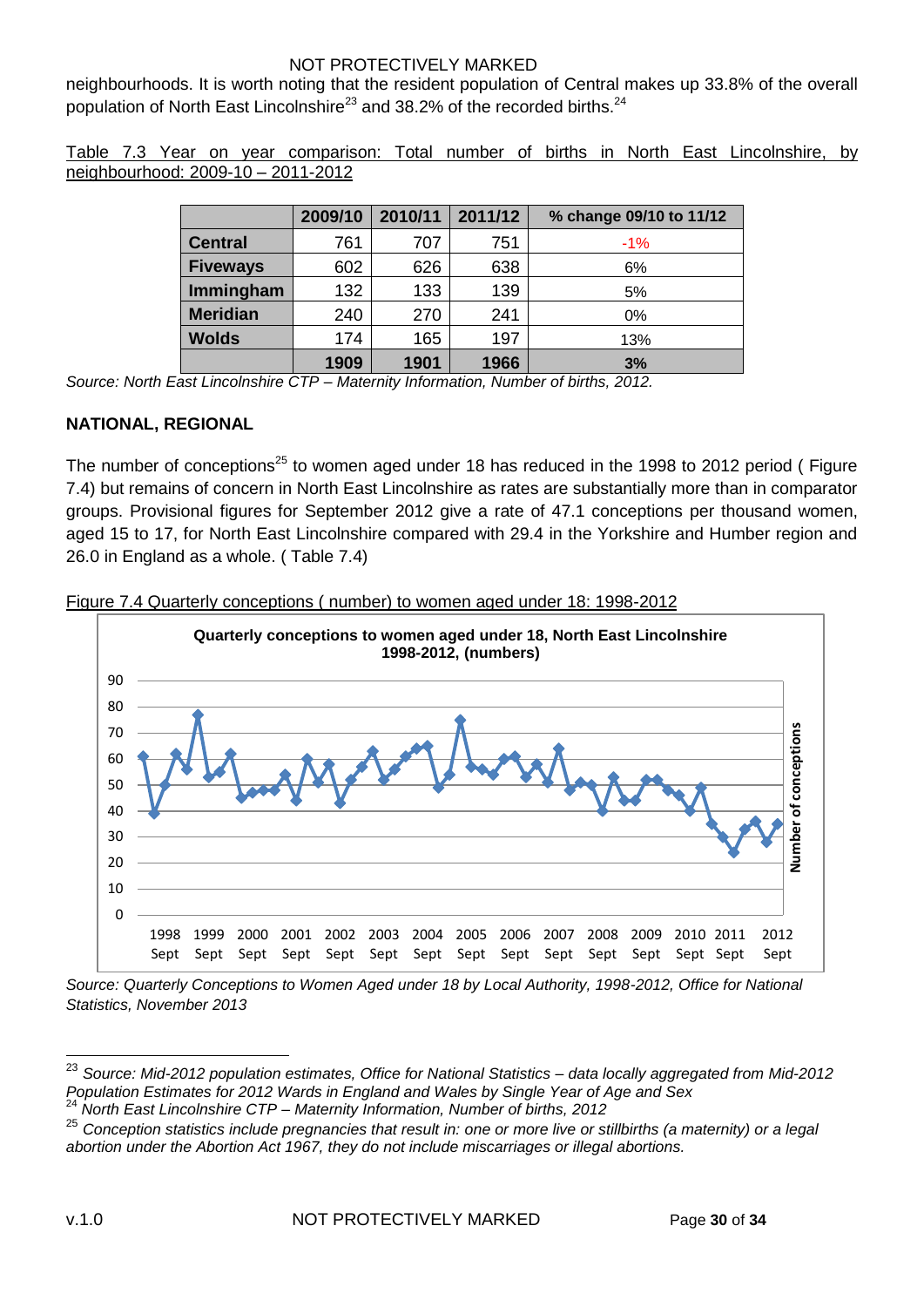#### NOT PROTECTIVELY MARKED Table 7.4 Quarterly conceptions ( rate) to women aged under 18: 2011-2012

| Conceptions per thousand women aged 15- | March | June | Sept | Dec  | March <sup>P</sup> | June' | Sept <sup>P</sup> |
|-----------------------------------------|-------|------|------|------|--------------------|-------|-------------------|
| 17 by usual area of residence           | 2011  | 2011 | 2011 | 2011 | 2012               | 2012  | 2012              |
| England                                 | 31.4  | 33.2 | 29.3 | 29.0 | 30.3               | 28.4  | 26.0              |
| YORKSHIRE AND THE HUMBER                | 34.4  | 35.9 | 32.1 | 33.2 | 33.4               | 33.9  | 29.4              |
| North East Lincolnshire UA              | 47.4  | 40.5 | 32.2 | 44.3 | 49.1               | 38.3  | 47.5              |

*P - provisional data*

*Source: Quarterly Conceptions to Women Aged under 18 by Local Authority, 2011-2012, Office of National Statistics November 2013*

Of the conceptions to women under 18 during 2011-12 36.9% led to abortions; this is a lower percentage than that observed in Yorkshire and Humber (42.5%) and in England (49.3%)

#### Table 7.5 Under 18 conceptions (numbers and rates) and outcome: 2011

| Under 18 conceptions by usual<br>area of usual residence, 2011 | Number of<br>Conceptions | Conception<br>rate per<br>1,000<br>women in<br>age group | Maternity<br>rate per<br>1,000<br>women in<br>age group | Abortion<br>rate per<br>1,000<br>women in<br>age group | Percentage<br>0f<br>conceptions<br>leading to<br>abortion |
|----------------------------------------------------------------|--------------------------|----------------------------------------------------------|---------------------------------------------------------|--------------------------------------------------------|-----------------------------------------------------------|
| England                                                        | 29,166                   | 30.7                                                     | 15.6                                                    | 15.1                                                   | 49.3                                                      |
| Yorkshire & Humber                                             | 3,231                    | 33.8                                                     | 19.5                                                    | 14.4                                                   | 42.5                                                      |
| North East Lincolnshire                                        | 122                      | 41.1                                                     | 26.0                                                    | 15.2                                                   | 36.9                                                      |

*Source: Conception Statistics, England and Wales, 2011, Office of National Statistics, February 2013 release*

Table 7.6 shows that at a regional level the rate of still births ( 5.7 per 1,000 live births) the rate of infant deaths (4.8 per 1,000 live births) is higher than the rate observed in England as a whole ( 5.2 and 4.2 per 1,000 live births respectively.

Table 7.6 Live births, stillbirths and perinatal deaths per 1,000 live births and stillbirths: 2011<sup>26</sup>

| Rate of stillbirths and perinatal deaths per 1,000 live births and stillbirths                             |                                |     |     |     |     |     |  |  |  |  |
|------------------------------------------------------------------------------------------------------------|--------------------------------|-----|-----|-----|-----|-----|--|--|--|--|
|                                                                                                            | <b>Births</b><br><b>Deaths</b> |     |     |     |     |     |  |  |  |  |
| <b>Stillbirths</b><br><b>Perinatal</b><br><b>Neonatal</b><br><b>Post-neonatal</b>                          |                                |     |     |     |     |     |  |  |  |  |
| England                                                                                                    |                                | 5.2 | 7.5 | 2.9 | 1.2 | 4.2 |  |  |  |  |
| Yorkshire & Humber                                                                                         |                                | 5.7 | 7.9 | 3.3 | 1.5 | 4.8 |  |  |  |  |
| Number of stillbirths and perinatal deaths per 1,000 live births and stillbirths                           |                                |     |     |     |     |     |  |  |  |  |
| Live births<br><b>Stillbirths</b><br><b>Perinatal</b><br><b>Neonatal</b><br><b>Infant</b><br>Post-neonatal |                                |     |     |     |     |     |  |  |  |  |
| Yorkshire & Humber                                                                                         | 66,451                         | 380 | 530 | 220 | 97  | 317 |  |  |  |  |

*Source: Live births, stillbirths and infant deaths by area of residence 2011, Office of National Statistics 2013*

-<br>26

*Definitions used: Still birth - born after 24 or more weeks completed gestation and which did not, at any time, breathe or show signs of life*

*Infant – all deaths under 1 year further defined as: Perinatal – Still births and early neonatal deaths ( under 7 days); Neonatal – deaths under 28 days; Post-neonatal – deaths between 28 days and 1 year*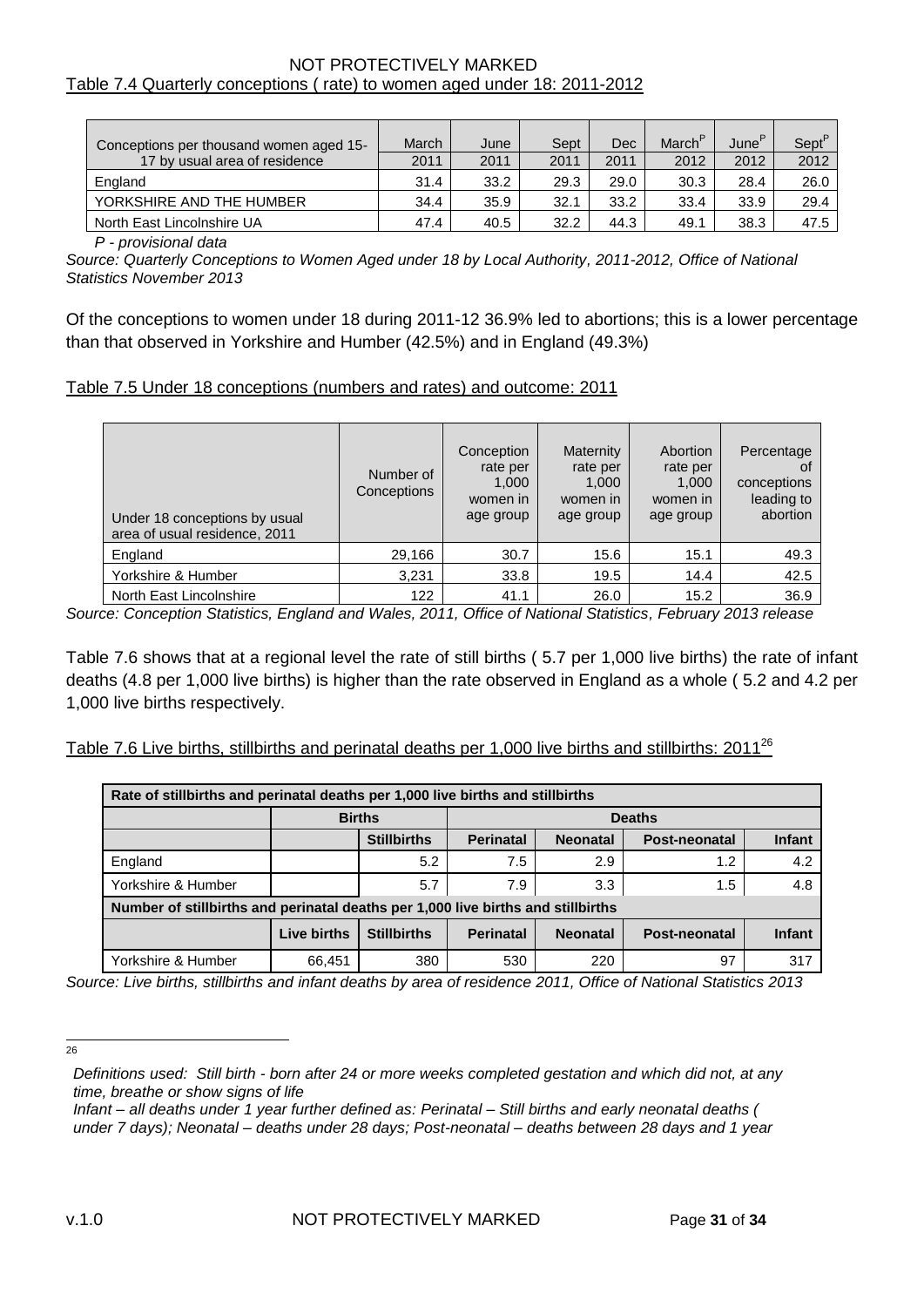#### <span id="page-31-1"></span><span id="page-31-0"></span>**KEY POINTS**

- In the Yorkshire and Humber region 94.4% of survey respondents aged 16 or over identified themselves as Heterosexual / Straight.
- Percentages of people identifying as sexualities other than Heterosexual / Straight are broadly similar for the Yorkshire and Humber and all England geographical regions with Gay/Lesbian being the highest percentage at 1%.<sup>27</sup>

#### <span id="page-31-2"></span>**DESCRIPTION**

Sexual orientation considers whether a person's sexual attraction is towards their own sex, the opposite sex or to both sexes. Gender re-assignment is the process of transitioning from one gender to another

#### <span id="page-31-3"></span>**NATIONAL, REGIONAL**

A question on sexual identity was developed and tested as part of a number of Integrated Household Surveys held since 2009. The question was asked to respondents aged 16 years and over.

Table 8.1 shows regional data from this survey question. Percentages of people identifying as other than Heterosexual / Straight are broadly similar in Yorkshire and Humber and all England geographical regions. Between 2010/2011 and 2011/2012 the percentage identifying as Heterosexual / Straight has reduced by 0.1% across England and 0.8% in the Yorkshire and Humber region only. Between 3% and 4% did not identify any sexual identity.

|                           | Yorkshire and The |         |         |         |  |
|---------------------------|-------------------|---------|---------|---------|--|
|                           | Humber            |         | England |         |  |
| Sexual Identity           | 2010/11           | 2011/12 | 2010/11 | 2011/12 |  |
| Heterosexual / Straight   | 95.2              | 94.4    | 94.0    | 93.9    |  |
| Gay / Lesbian             | 0.8               | 1.1     | 1.0     | 1.1     |  |
| Bisexual                  | 0.5               | 0.5     | 0.5     | 0.4     |  |
| Other                     | 0.4               | 0.3     | 0.4     | 0.3     |  |
| Don't know / Refusal      | 2.4               | 3.0     | 3.6     | 3.6     |  |
| No response <sup>28</sup> | 0.6               | 0.8     | 0.7     | 0.6     |  |

#### Table 8.1 Sexual identity: 2010-11 and 2011-12

*Source: Integrated Household Survey, Office of National Statistics September 2013*

Consultation on the content of the 2011 Census questionnaire established a strong user requirement for information on sexual orientation for the purposes of providing and targeting services and equality monitoring in relation to the LGBT community. However a number of issues were taken into consideration in arriving at the final decision to not collect information on this equality strand. Issues affecting this decision were:

• Conceptual issues of determining what to measure i.e. behaviour, desire or identity.

 $\overline{\phantom{a}}$  $^{27}$  Integrated Household Survey, Office of National Statistics September 2013

 $28$  The ONS defines 'no response' category as no data provided by an eligible responder.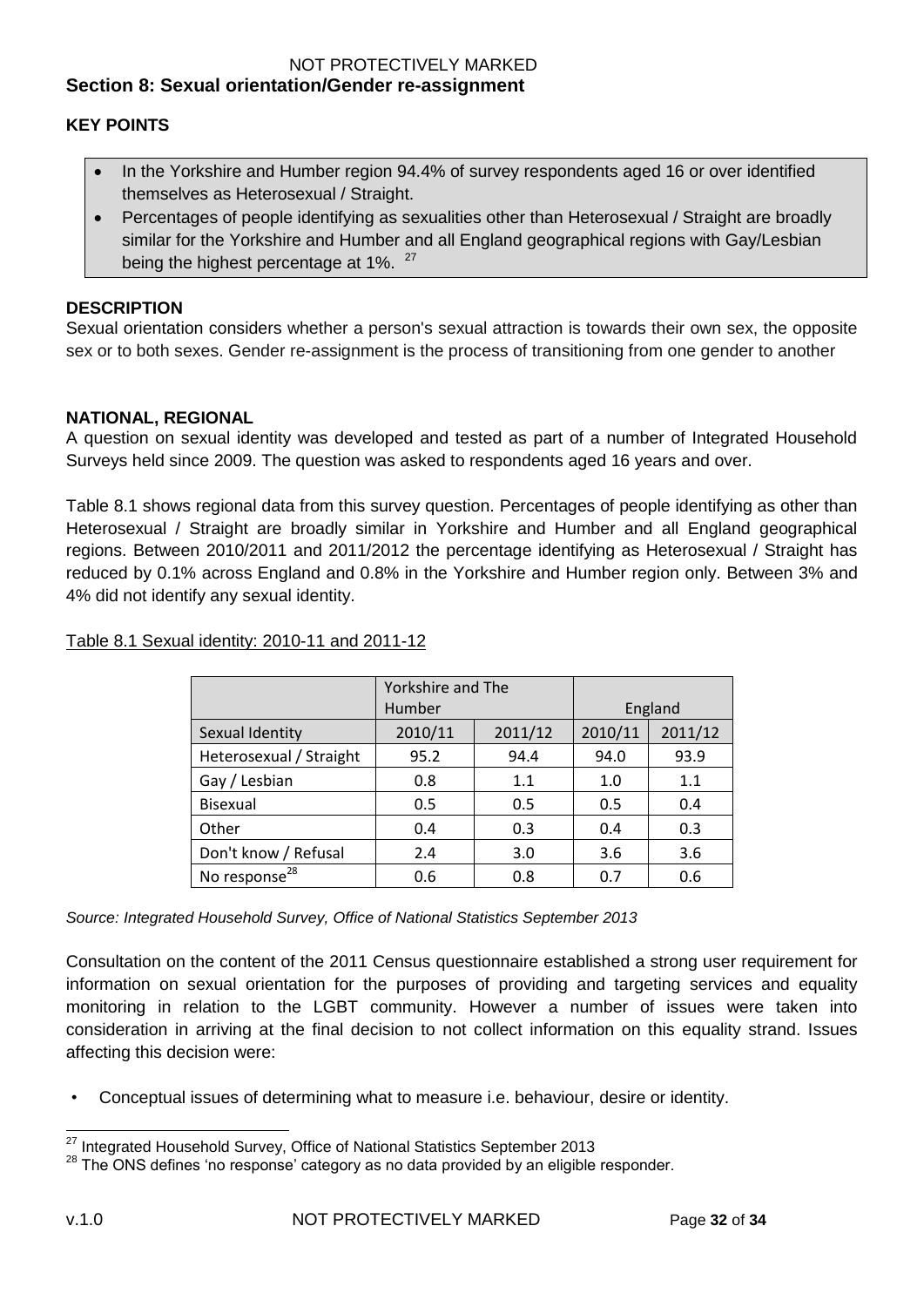- Difficulties with collection of information in a way respondents understand and accept and the consequent reliability of data.
- Potential effects on response rates to the census overall.

(*Source: Sexual Orientation and the 2011 Census- http://www.ons.gov.uk*).